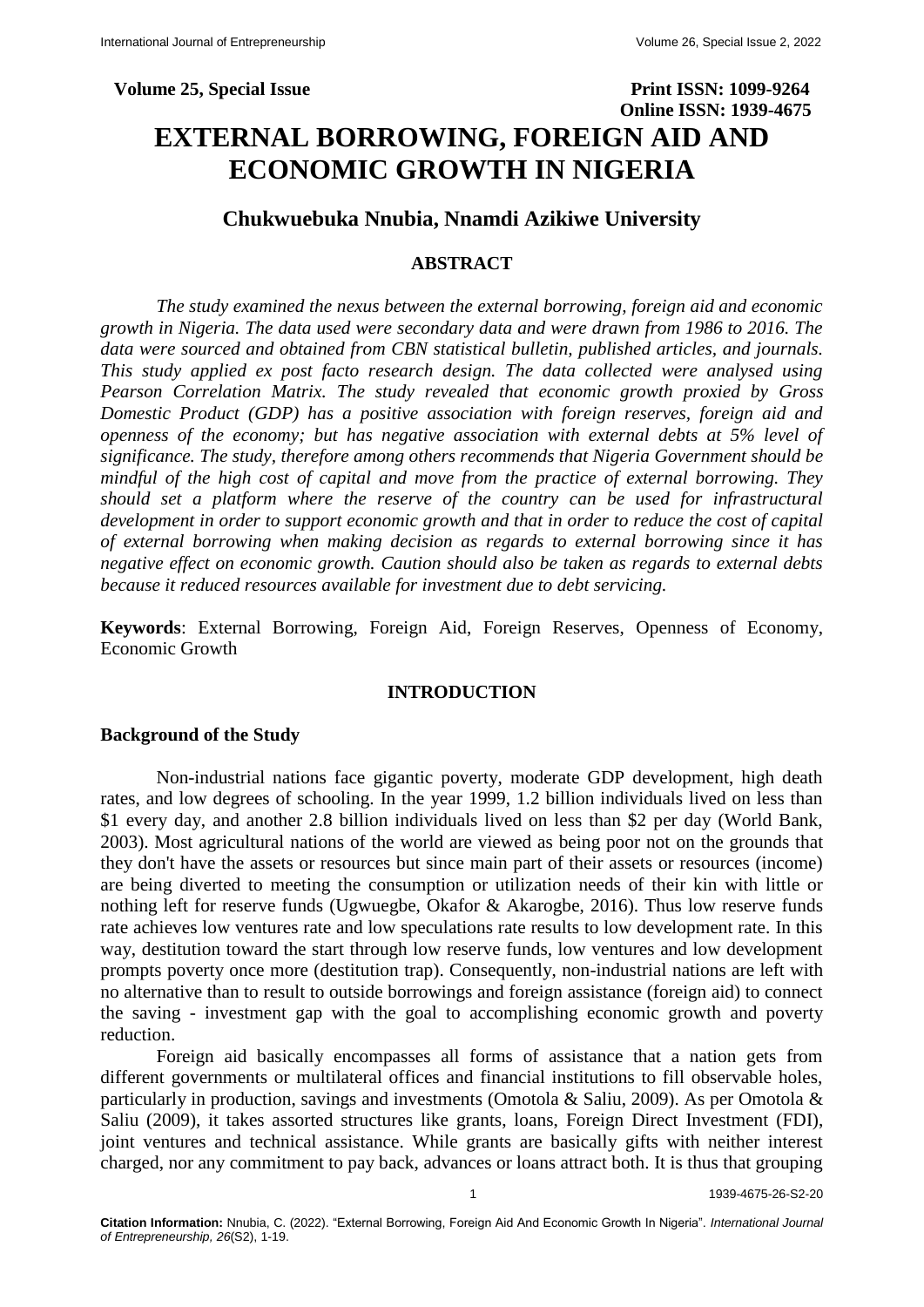of advances or loan as aid has been vivaciously addressed. The contention has, in any case, been made that loans may qualify as aid to the degree that they are 'delicate' regarding reimbursement and the pace of interest they draw in. Conversely, be that as it may, loans cease to be aid in the event that they are industrially inspired particularly for the advancement of the giver's advantages (Adedayo, 1999).

Foreign aid is the gifts of cash, products, or administrations starting with one country then onto the next. Such gifts can be made for a philanthropic, selfless reason, or to propel the public interests of the giving (Murshed & Khanaum, 2014). Aid can be between two (bilateral) or many (multilateral) nations/organizations. Bilateral aid is typically tied aid (conditional aid), is when beneficiaries should purchase products/ services from the contributor country. Multilateral aid is typically untied aid that can be spent in any area of the beneficiary country. Numerous investigations in the exact writing on the viability of foreign aid have attempted to evaluate if aid reaches its main objective, characterized as the advancement of financial turn of events and government assistance of agricultural nations (Sandrina, 2005). Then again, the act of borrowing creates debt or obligation. Debt or obligation in this way, alludes to the resources or assets of cash being used in an association which isn't contributed by its owners/proprietors and doesn't in some other route have a place with them, it's anything but a risk addressed by a monetary instrument of other proper same (Udoka & Ogege, 2012).

Aside foreign aid, external borrowing has additionally throughout the long term pulled in much worry as a significant part of any country's macroeconomic arrangement structure. A nonindustrial nation wishing to assemble capital assets to cultivate monetary advancement may at one time or the other resort to borrowing (internally or externally) to enhance domestic savings. Soludo (2003), responding to this, believed that nations borrow for two broad reasons: macroeconomic reasons [higher venture, higher utilization (instruction and health)] or to back short lived equilibrium of installments shortfalls [to lower ostensible loan fees abroad, absence of homegrown long haul credit, or to evade hard financial plan constraints]. This proposes that economy enjoys obligation to boost economic growth and reduce poverty. He is likewise of the assessment that once an underlying load of obligation develops to a specific limit, servicing them becomes a burden, and nations end up on some unacceptable side of the obligation laffer bend, with obligation swarming out investment and growth. This is by all accounts the situation of Nigeria today since speculation, which will in like manner result to fast development with a constructive outcome on destitution, is moving irregularly in both positive and negative ways. Sanusi (2003) believed that a raising obligation profile presents genuine obstructions to a country's way to economic growth and development. The expense of adjusting public obligation (homegrown and outside) may develop past the restriction of the economy to adjust, in this way influencing antagonistically on the ability to achieve the ideal financial and money related approach destinations. Nonetheless, regardless of whether outer obligation would be advantageous to the acquiring country relies upon whether the acquired cash is utilized in the gainful fragments of the economy or for utilization (Ezenwa, 2012).

#### **Statement of the Problem**

The viability of foreign aid is the subject of much discussion being developed financial aspects. A few financial experts contend that aid does not increase economic growth rates or improve human development indicators (Boone, 1996). Others, actually, trust it does, particularly when the beneficiary nation carries out suitable strategies (Burnside & Dollar, 2000). Still others would contend, for instance, that the impacts of bilateral and multilateral aid are uniquely extraordinary – while one sort may promote growth and development, the other one may not (Ram, 2003; Cassen, 1994; Sender, 1999). In an investigation of Official Development Assistance (ODA) information from 1971 to 1990, (Boone, 1996) tracked down that most foreign aid altogether affected essential improvement estimates like newborn child mortality or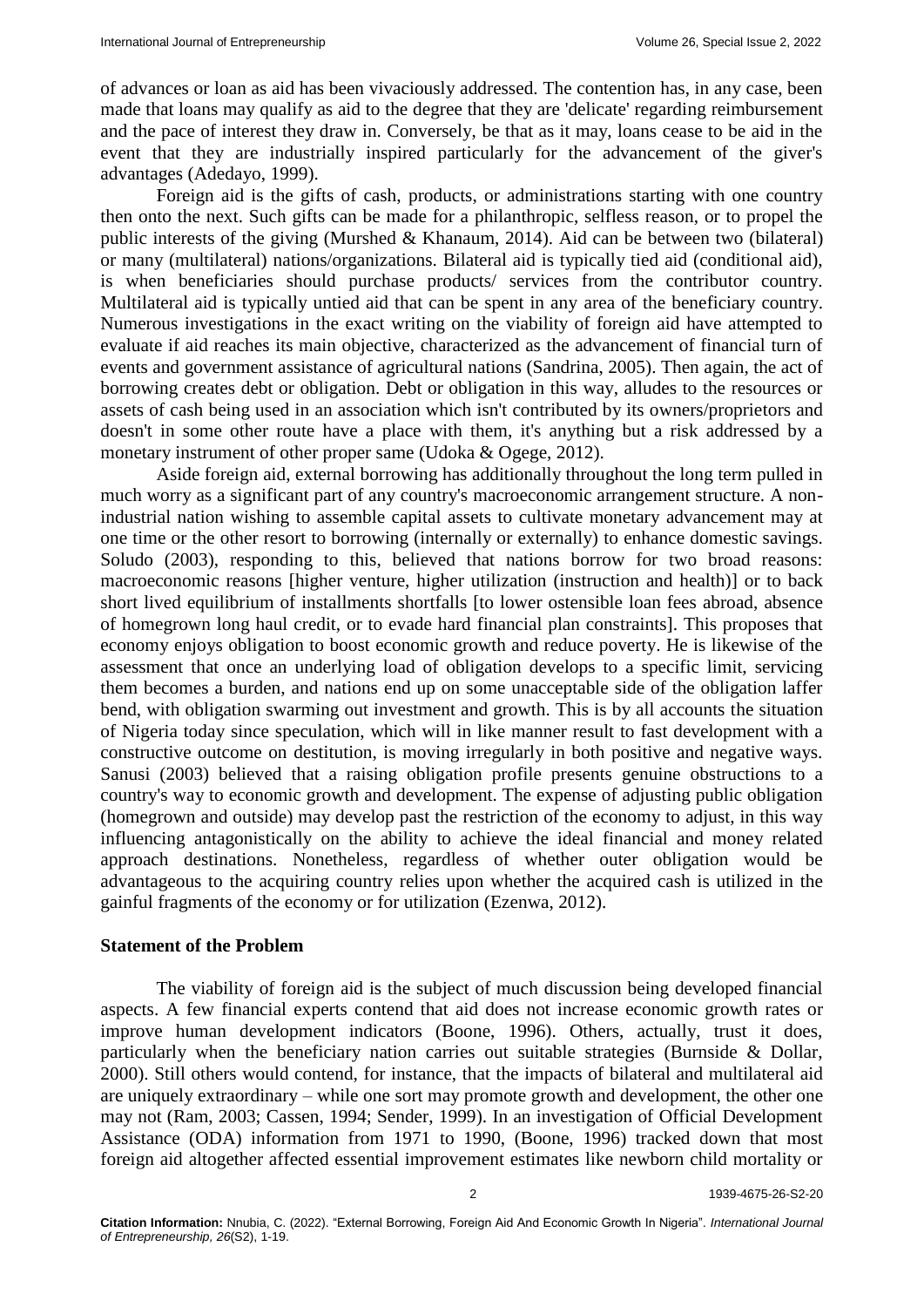essential tutoring proportions, albeit some specific projects (immunization and research, for example) could be powerful. His outcomes suggest that most foreign aid is burned-through instead of contributed, and that is receipts increment the size of government without affecting wellbeing markers. These debilitating discoveries comprise, as Boone would like to think, solid proof of government disappointment, whose motivators to improve human development indicators are deficient, aid inflows regardless Nigeria, which was one of the most extravagant 50 nations in the mid-1970s, has retrogressed to get one of the 25 least fortunate nations at the edge of the twenty first century. Ironically, Nigeria is the 6th biggest exporter of oil and simultaneously has the third biggest number of destitute individuals after China and India (Igbuzor, 2006). Recent years have seen a flood in calls for more Official Development Assistance (ODA) to non-industrial nations including Nigeria, to dispense with destitution. Created nations, global associations and different Philanthropists have all made renewed supplications for a massive infusion of development aid to Nigeria. Specialists who contended for more aid are of the view that infusing more foreign aid would tangibly profit individuals of the beneficiary country.

As at today, the specific connection between external borrowing, foreign aid and economic development continues to be controversial. For liberal researchers, the connection between foreign aid and economic development is positive, however for more extreme components, the relationship between them is viewed as contradictory. For the former, foreign aid in whatever structure engenders the process of economic growth and development in the recipient economy by filling the gaps between available and needed resources (Ihinmodu, 1985) as referred to in (Omotola & Saliu, 2009). All the more earnestly, in the liberal practice, foreign aid is reputed for bridging the gaps in production, savings, investments, foreign exchange, technology and consumption, all of which have been identified as hampering development in developing countries (Todaro, 1977) as cited in Omotola & Saliu, 2009). Borrowing, specifically, has been credited with permitting 'a nation to invest and consume beyond the limit of current domestic production and, again finance capital formation *via* (a) mobilization of domestic savings and (b) tapping savings from capital surplus economies' (Temi, 1999) as cited in (Omotola & Saliu, 2009). It is against the background of the foregoing developments that this paper is conceived to ascertain the nexus between external borrowing, foreign aid and economic growth in Nigeria.

# **OBJECTIVES OF THE STUDY**

The main objective of this study is to examine the nexus between the external borrowing, foreign aid and economic growth in Nigeria. The specific objectives are to:

- 1) Ascertain the relationship between external debts and economic growth in Nigeria.
- 2) Determine the relationship between foreign reserves and economic growth in Nigeria.
- 3) Examine the relationship between foreign aid and economic growth in Nigeria.
- 4) Investigate the relationship between openness of the economy and economic growth in Nigeria.

# **REVIEW OF RELATED LITERATURE**

# **Conceptual Framework**

## **Economic Growth**

This is the expansion in worth of the labour and products delivered by an economy (Nnubia et al., 2020). It is ordinarily assessed as the per cent pace of expansion in real Gross Domestic Product (GDP). GDP is the estimation of all market and some non-market products and ventures conveyed inside a country. All things considered, it is the most extensive proportion of a country's financial yield that is by and large assessed by factual offices.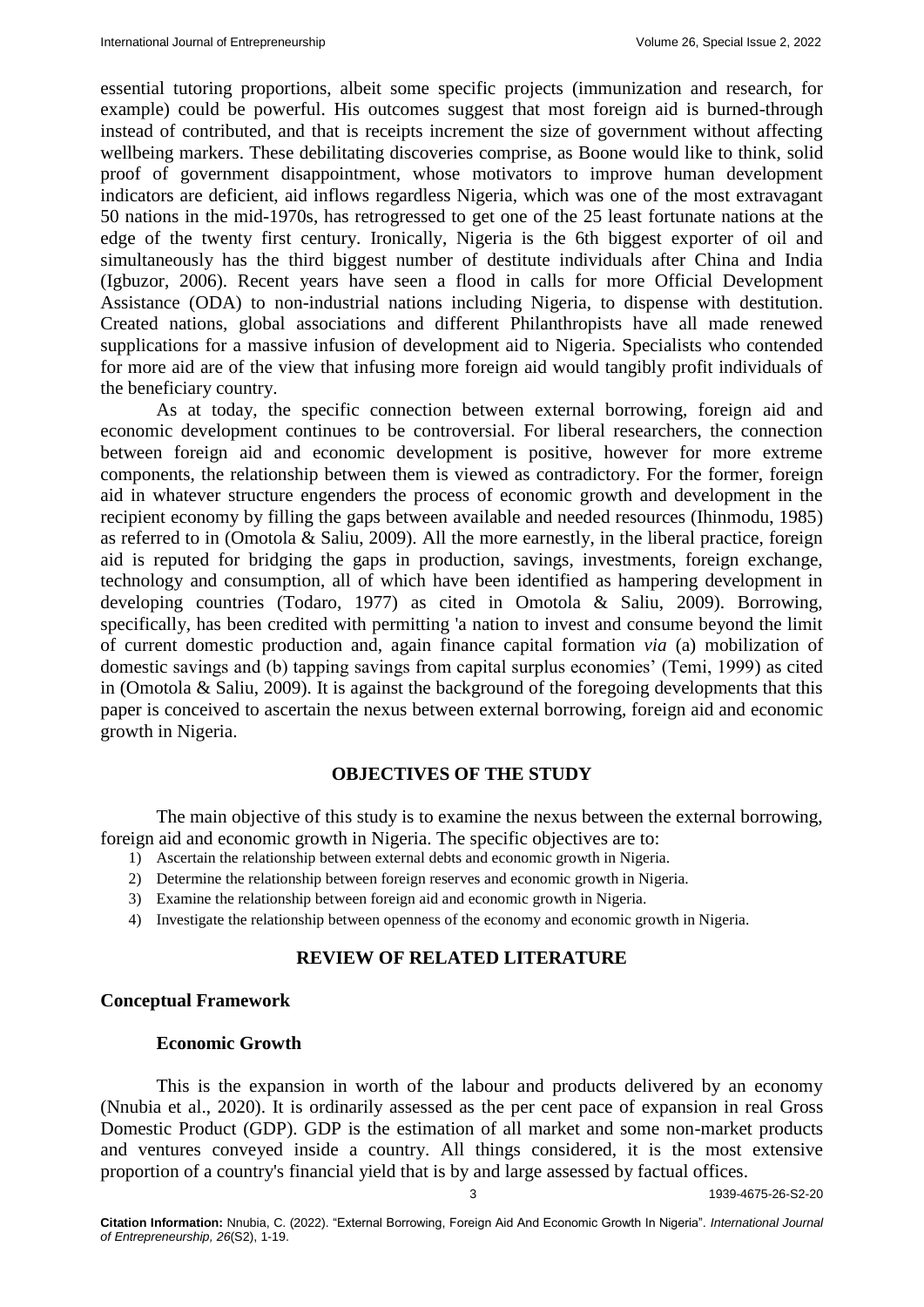The GDP per capita (GDP pc) is characterized as the GDP of a nation partitioned by its all-out populace that is the normal way of life particularly when communicated in buying power equality (Purchasing Power Parity - PPP). It is thusly seen as a rough indicator of a nation's prosperity. The GDP per utilized individual is the normal work profitability (Nnubia & Obiora, 2018). It gives an overall image of a nation's efficiency and worldwide seriousness. The growth rate of real GDP is the rate change in genuine GDP starting with one year then onto the next. For purposes of evaluating how economic growth can feed into economic development, focus is put on the growth rate of GDP per capita—that is, output per person—rather than simply on overall output. Solow (1957) contended that output could be created by a "production function," which is a numerical connection between different data sources and the degree of yield. The yield of an economy is communicated as an element of streams from every one of the various sorts of capital that make creation conceivable.

An economy's growth is estimated by the adjustment in the volume of its yield or in the genuine incomes of its inhabitants. The 2008 United Nations System of National Accounts offers three conceivable markers for computing development: the volume of Gross Domestic Product (GDP), real/genuine gross domestic income, and real gross national income. The volume of GDP is the amount of significant worth added, estimated at steady costs, by families, government, and businesses working in the economy. Gross domestic product represents all domestic production, whether or not the income builds to domestic or foreign organizations. In this investigation, economic growth is estimated by the Annual rate development pace of GDP at market costs dependent on steady neighborhood money. Totals depend on steady 2010 U.S. dollars. As earlier communicated, GDP is the measure of gross worth added by all occupant creators in the economy notwithstanding any item expenses and short any appropriations excluded from the estimation of the items (Nnubia et al., 2020). It is determined without making allowances for deterioration of manufactured resources or for consumption and debasement of regular assets.

### **External Borrowing/External Debt**

This is estimated by the total external debt stocks to Gross National Income (GNI). Total external debt is debt owed to non-residents repayable in currency, goods, or services. Total external debt is the amount of public, openly ensured, and private nonguaranteed long haul obligation, utilization of IMF credit, and momentary obligation (short-term debt). Short-term debt incorporates all obligation having a unique development of one year or less and premium falling behind financially on long haul obligation. Gross National Income (GNI) (previously GNP) is the amount of significant worth added by all resident producers in addition to any product taxes (less subsidies) excluded from the valuation of yield in addition to net receipts of essential pay (remuneration of representatives and property income) from abroad.

Debt (loan), be it internal or external are ordered into two *i.e.,* profitable (productive) debt and extra (dead) weight debt. At the point when a credit or loan is gotten to empower the country purchase a type of resources, the debt is supposed to be beneficial e.g. cash acquired for obtaining factories, electricity, refineries and so on. In any case, debt embraced to back war and costs on current uses are extra weight obligations. At the point when a nation acquires an advance from abroad, it implies that the nation can import from abroad merchandise and enterprises to the estimation of the advance without simultaneously trading anything in return. At the point when capital and interest must be reimbursed, a similar nation should get the weight of trading products and administration without accepting any imports in return. These two sorts of obligation, nonetheless, necessitate that the borrowers' future investment funds should cover the premium and principal payment (obligation overhauling, *i.e.,* debt servicing). Hence, debt finance investment should be gainful and well oversee enough to acquire a pace of return higher than the expense of obligation adjusting (cost of debt servicing) (Ajayi & Oke, 2012) as refered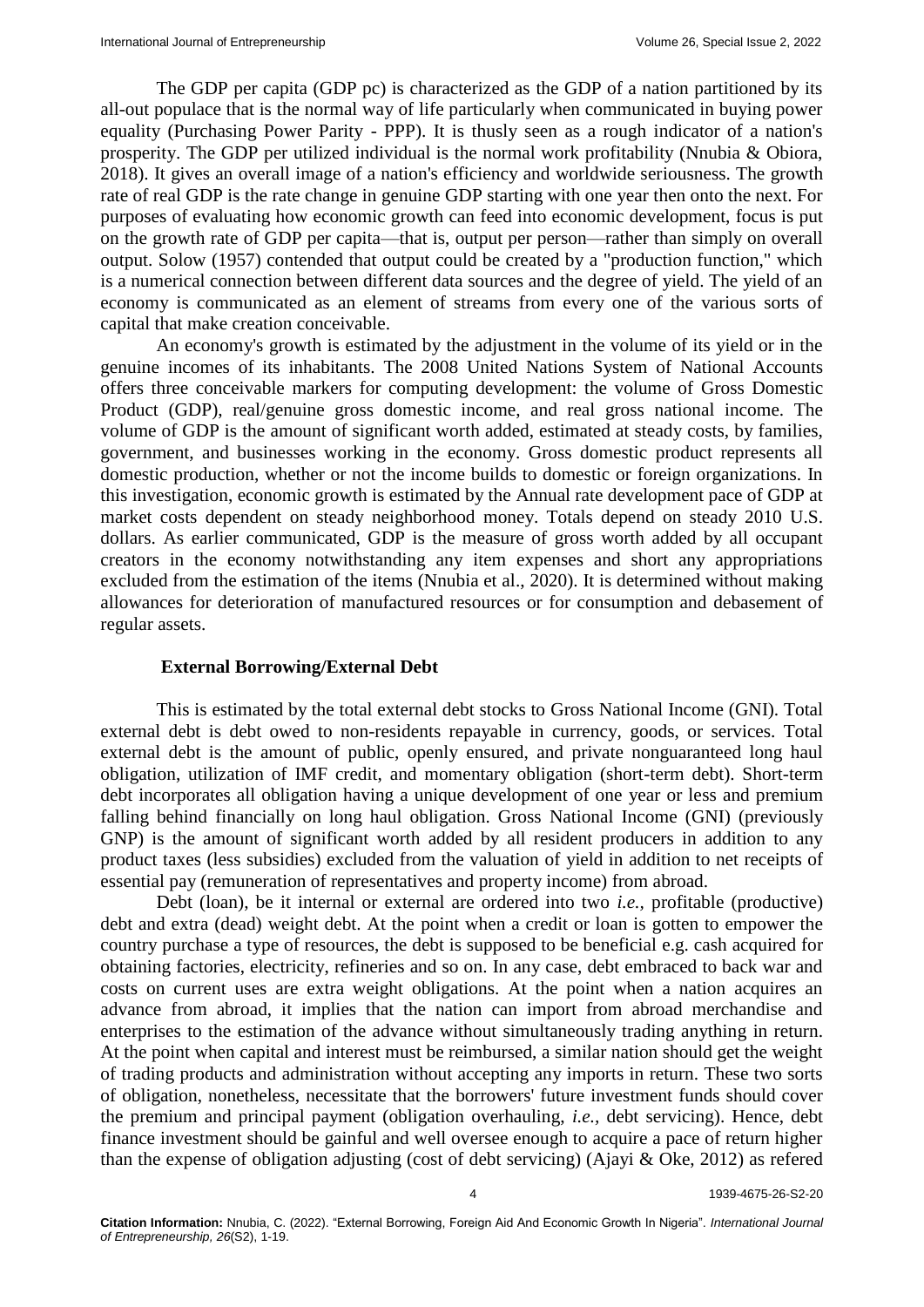to in (Ugwuegbe, Okafor & Akarogbe, 2016). Nigeria in her urgent journey for cash to finance economic growth acknowledged foreign loans under severe conditions. In any case, these conditions like cheapening, among others scarcely improved Nigeria's capacity to pay the credit and came about to what in particular could be named as external debt crisis (Umaru, Hamidu & Musa, 2013).

As studies have appeared, there is a positive connection between external debt and capital flight, with negative ramifications for economic growth and development (Ajayi & Khan, 2000). For example, (Ugwuegbe, Okafor & Akarogbe, 2016) examines the effect of external borrowing and foreign financial aid (foreign grant) as true improvement help (ODA) on the development of the Nigerian economy over a time of a long time from 1980 to 2013 and tracked down that outer obligation has a positive and huge impact on economic growth in Nigeria.

#### **Foreign Reserve**

Total reserve is the per cent of total external debt. This is the international reserves to total external debt stocks. They are the resources hung on save by a national bank in foreign monetary standards. These reserves are utilized to back liabilities and impact money related approach. It incorporates any foreign cash held by a national bank. They are additionally called foreign currency reserves or foreign reserves. Foreign exchange reserves can incorporate banknotes, deposits, bonds, depository bills and other government securities. These resources fill numerous needs however are most essentially held to guarantee that a focal government organization has reinforcement reserves if their public money quickly degrades or turns into all together bankrupt. It is a typical practice in nations all throughout the planet for their national bank to hold a lot of reserves in their foreign exchange. The majority of these reserves are held in the U.S. dollar since it is the most traded currency in the world. It is not exceptional for the foreign exchange reserves to be comprised of the British pound (GBP), the euro (EUR), the Chinese yuan (CNY) or the Japanese yen (JPY) too. The business analysts speculate that it is smarter to hold the foreign exchange reserves in a currency that is not directly connected to the country's own currency in order to provide a barrier should there be a market shock. Be that as it may, this training has gotten more troublesome as monetary standards have gotten more entwined as worldwide exchanging has gotten simpler.

A few examinations have shown that reserves aggregation has both economic and social costs, including opportunity cost emerging from low profits from reserve assets, misfortunes because of save cash devaluation, and done without gains from speculation and social uses that could be financed by these reserves. The costs might be important to such an extent that they subvert economic output (monetary yield) in which the reserves gathering gets hostile to overall growth (Rodrik, 2006; Adam & Léonce, 2007). Different examinations have contended that external reserves gathering have been instrumental to growth execution of countries as such reserves are utilized to back exchange needs, mediate in foreign exchange markets, upgrade credit value, promote wealth accumulation, create buffer against external shocks and settle in the validity of financial strategy (Yeyati, 2006; Cave & Jones, 1973; Obaseki & Bello, 1996; Ogwumike, 2001; Abeng, 2007). For most normal asset invested arising economies, a repetitive macroeconomic arrangement question identifies with the degree to which their external reserves management strategies should plan to promote growth or upgrade government assistance. Ozan & Oguzoglu (2021) examined the connection between the degree of international reserves and economic growth for an example of 120 created and non-industrial countries for the time frame 1981–2010. Utilizing dynamic panel data techniques and controlling for a wide scope of covariates, they track down that global reserves positively affect growth. Besides, the impact debilitates as the opportunity cost of holding reserves increases. Eniekezimene & Apere (2016) uncovered that there is a negative connection between External Reserve (EXR) and Real Gross Domestic Product (RGDP) in the short run, External reserve is genuinely huge over the long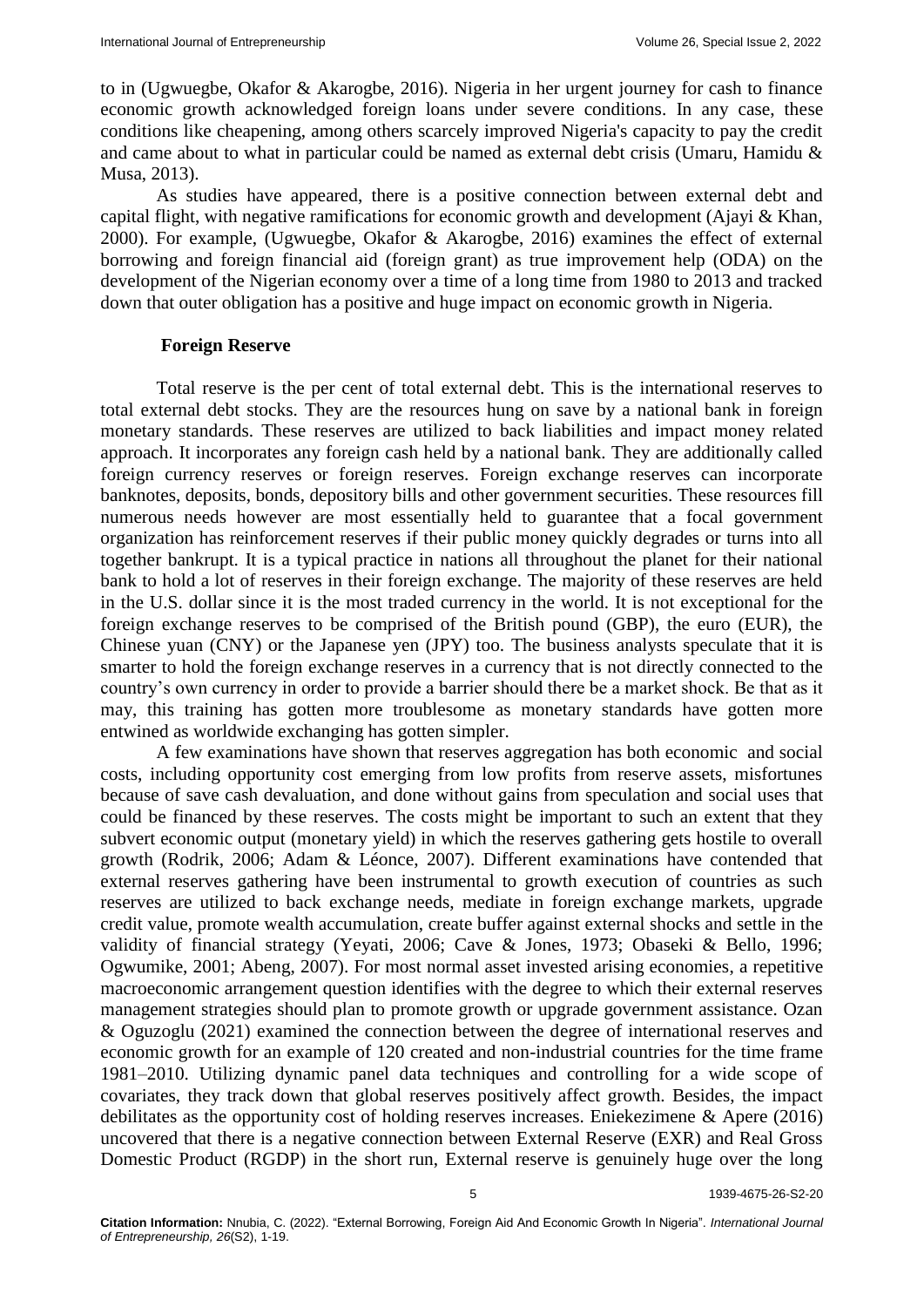haul, and that Nigerian's external reserve has not been directed to support economic growth in the previous years.

### **Foreign Aid**

Foreign aid is alluded to as international aid or overseas aid, is the assistance, mostly economic, which might be given to communities or nations in the event of a humanitarian crisis or to accomplish a financial (socioeconomic) target. Humanitarian aid is accordingly principally utilized for emergency relief, while development aid otherwise called Official Development Assistance (ODA) intends to create long-term sustainable economic growth. This exploration considers aid as Official Development Assistance (ODA), characterized as government aid to non-industrial nations intended to advance the financial turn of events and government assistance of beneficiary nations. Advances and credits for military intentions are barred. The aid might be given bilaterally, from giver to beneficiary, or it very well might be directed through a multilateral development agency like the United Nations or the World Bank. Aid includes grants, "soft" loans, and the provision of technical assistance.

Net Official Development Assistance (ODA) comprises of distributions of credits made on concessional terms (net of repayments of principal) and grants by official agencies of the individuals from the Development Assistance Committee (DAC), by multilateral foundations, and by non-DAC nations to advance financial turn of events and government assistance in nations and regions in the DAC rundown of ODA beneficiaries. It incorporates credits with a grant element of in any event 25% (determined at a pace of markdown of 10%). Net official aid refers to aid streams (net of reimbursements) from true benefactors to nations and territories in part II of the DAC rundown of beneficiaries: further developed nations of Central and Eastern Europe, the nations of the previous Soviet Union, and certain high level agricultural nations and regions. Official aid is given under terms and conditions like those for ODA.

In the study of (Burnside & Dollar, 2000), it was observed that aid decidedly affects economic growth in agricultural nations with great monetary, money related and exchange approaches, yet is somewhat ineffectual when policies are poor. They decipher foreign aid as an income transfer, which can be contributed to produce growth, or scattered in useless government consumption. Their discoveries show that single direction to expand the adequacy of aid is to make it all the more methodically restrictive on the nature of the beneficiary nations' approaches. Ram (2003) censures their approach and contends against obliging the regression coefficients of bilateral and multilateral aid to be equivalent, as Burnside and Dollar have done. He finds that, if the coefficients for the impacts of bilateral and multilateral aid on economic growth rates are discrete and unconstrained, the estimated parameters change fundamentally. The bilateral aid parameters are assessed to be positive, though the assessed impact of an increment in multilateral aid is negative. Both parameters are sizeable, recommending that there is an emotional distinction between the impacts of the two aid components on growth rates. These inconsistent impacts of bilateral and multilateral development assistance could not have been gotten by (Burnside & Dollar, 2000), as their regression condition expected that the impacts of aid did not vary across the two classifications. Ram recommends that the constructive outcomes of bilateral aid on growth get from a superior comprehension by the contributors of the beneficiaries' necessities. He alludes to (Cassen, 1994) who contends that particular specialized ability, semantic and individual affinities, comparable institutional constructions, long-standing business association, and the capacity to deliver.

## **Openness of the Economy**

Economic openness, in political economy, the degree to much nondomestic transactions (imports and exports) occurs and influences the size and growth of a national economy. The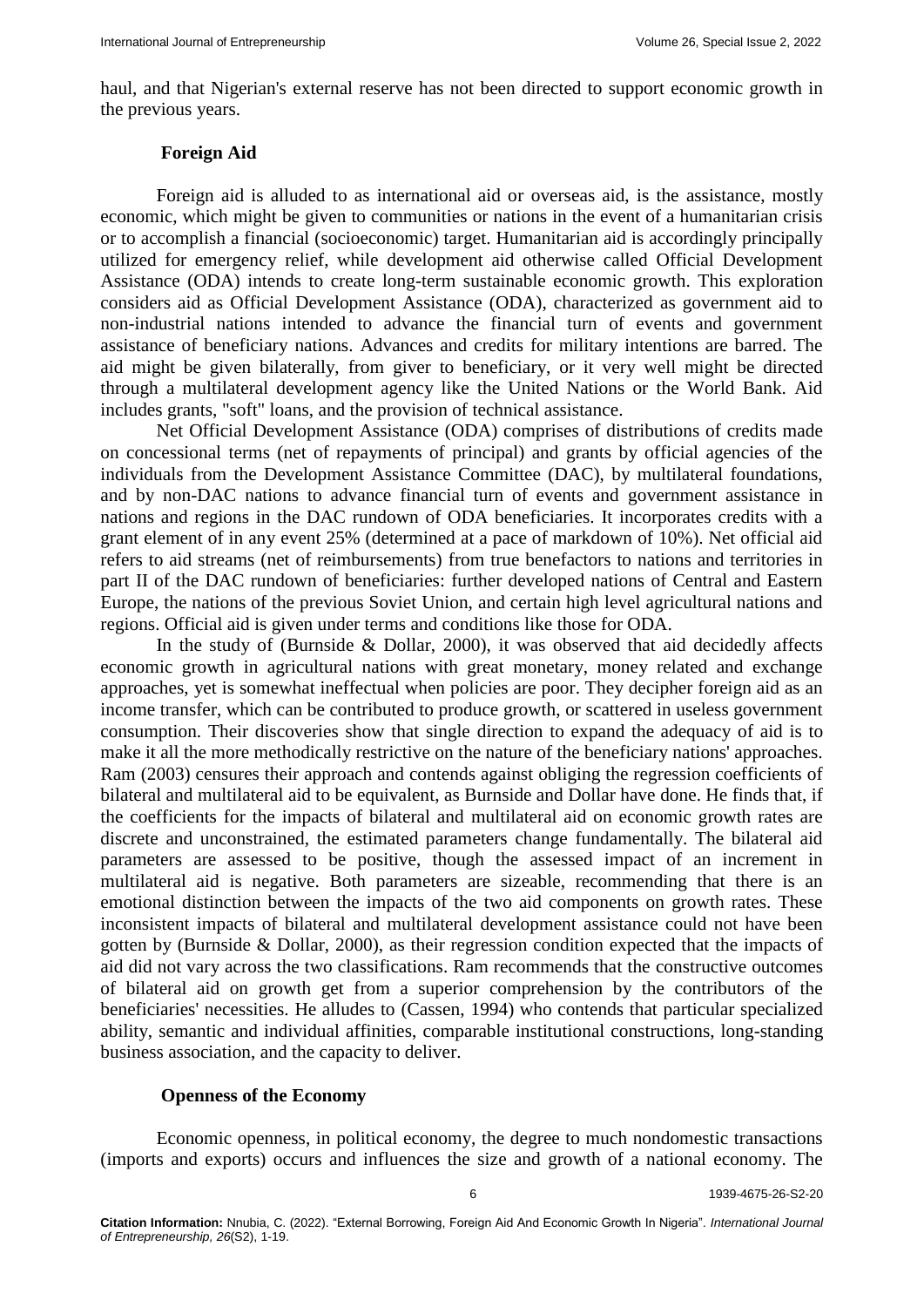level of openness is measured by the actual size of registered imports and exports within a national economy, otherwise called the Impex rate. The contemporary exertion to make it simple to trade merchandise and ventures, work data, capital, and thoughts across the boundaries is known as trade openness. The primary point is to incorporate social orders and economies at worldwide level. Trade openness has helped movement of resources/assets from creating to created economies and improved mechanical headway. As of late, world economies are reaping fruits (Benefits of) of trade openness because of the dispersion and ingestion of innovation. Progress of correspondence and transportation has rediscovered the chances at worldwide level and distinguish new global business sectors for trade of merchandise and ventures. Openness allows Foreign Direct Investment (FDI) in host country which encourages to economic growth by supplementing domestic capital, boosting productivity, redefining the concept of economic efficiency, and bringing the world together.

The connection between trade openness and economic growth is likewise a broadly explored in applied financial matters. The hypothetical system that officially relates openness to trade to economic growth is given by (Grossman & Helpman, 1991). In this structure, trade openness is viewed as positively affecting economic growth by facilitating technology spill overs, which, thus, would build worldwide seriousness, profitability, and fare incomes. Other hypothetical clarifications recommend that trade openness may negatively affect economic growth, particularly on account of low income nations. Moreover, this elective view depends on the possibility that the underlying attributes of low- income agricultural nations will in general opposite the terms of exchange in a tough spot.

Hypothetically, (Vlastou, 2010) was of opinion that the causality between openness to trade and economic growth can run both directions. Experimental proof shows that the connection between trade openness on economic growth remains to be uncertain outcome; the writing is brimming with blended discoveries. Studies like (Oskooee & Niroomand, 1999; Edwards, 1992) tracked down a positive effect of trade openness on economic growth, while others discovered inconsequential effect of trade openness on economic growth (Harrison & Hanson, 1999). Likewise, (Vlastou, 2010) in a new report focusing on the connection between trade openness on economic growth in 34 African nations over the time frame 1960 and 2003, he found that openness to trade adversely affects economic growth. He additionally tracked down that the causality runs from openness to economic growth, and not the other way. Khalid (2016) dissecting the effect of trade openness on economic growth in the instance of Turkey, applied the ARDL model to analyze for a short and long run relationship between trade openness and economic growth over the example time frame 1960 - 2014. The investigation affirms co-integration among the series; and stated that in the short run, trade openness promotes economic growth; while over the long haul this relationship doesn't exist. Besides, the outcomes allude that over the long haul this relationship is positive and genuinely inconsequential.

### **Theoretical Framework**

### **Debtcum-Growth Model**

This model expresses that in order for debt accumulation to be sustainable, growth rate of external debt must not be higher than that of domestic output, export or tax revenues. All in all the proportion of external debt stock to domestic output ought to either stay consistent or decline after some time (Darryl, 2011). This hypothesis considers external debt as a substitute for domestic savings and investment and along these lines domestic savings and investment are packed out accordingly (Krugman, 1988; Alesina & Tabellini, 1990) as cited to in (Udoka & Ogege, 2012). This reasoning is that the profits from putting resources into a nation are viewed as being exposed to a high minimal assessment by lenders and this may discourage domestic and foreign investors.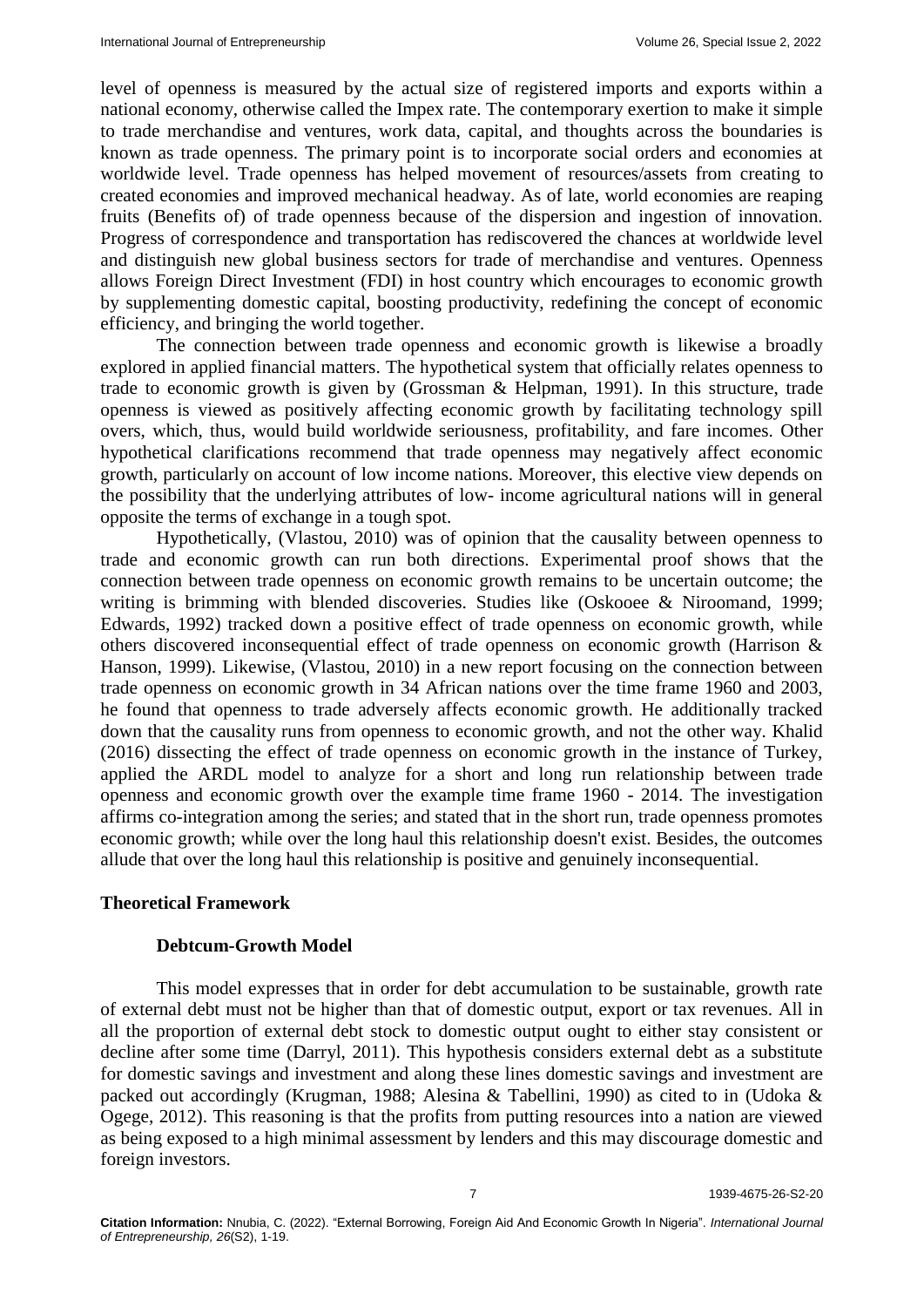## **Harrod-Domar Model**

The Harrod-Domar model was grown autonomously by Sir (Harrod, 1939; Domar, 1946). It is a growth model which expresses that the pace of economic growth in an economy is subject to the degree of saving and the capital yield proportion. On the off chance that there is an undeniable degree of saving in a country, it provides funds for firms to borrow and invest. Investment can build the capital supply of an economy and create economic growth through the expansion underway of products and ventures. The capital yield proportion estimates the efficiency of the venture that happens. On the off chance that capital yield proportion diminishes the economy will be more beneficial, so higher amounts of output are generated from fewer inputs. This once more, prompts higher economic growth. The model recommends that if agricultural nations need to accomplish economic growth, governments need to empower saving, and support technological advancements to diminish the economy's capital yield proportion.

## **The Two Gap Model**

The standard model used to legitimize aid was the 'two gap model' of (Chenery  $\&$ Strout, 1966). In this model the main gap is between the amount of investment necessary to achieve a specific pace (rate) of growth and the accessible domestic savings (the saving gap). The second gap is the trade gap or foreign exchange gap. This happens when there is a gap between import necessities for a given degree of production and foreign exchange earnings. Despite the fact that the saving investment gap would be little, a larger trade gap would subvert gainful venture because of restricted imports of capital merchandise required for venture. It is contended that at any moment in time one gap is restricting in aid beneficiary nations accordingly foreign aid is needed to fill that aid. The 'two gap model' upholds the hypothesis of investment-limited growth based on the Harrod-Domar model which expects a particular amount of investment to increase growth (Conchesta, 2008).

# **The Three Gap Model**

This model is a mix of the reserve funds-investment gap, trade gap and fiscal gap. The financial (fiscal) gap which is regularly called "a structural deficit" by budget watchers-implies that typical revenue growth isn't sufficiently high to fund the normal growth of expenditures over the long haul. Henceforth to praise government financial plan, there is need for external resources to bridge this gap.

### **Review of Empirical Studies**

### **Foreign Aid and Economic Growth**

Agunbiade & Mohammed (2018) investigated into the effect of Foreign Aid (FA) on the Economic Development in Nigeria from 1986 – 2016. The examination utilized secondary data and evaluated past works done in the area for information gathering. They utilized Vector Error Correction Model (VECM), after unit root test and Johansen co-integration test of the arrangement were completed. The investigation discovered that Foreign Aid Flow (FAF) in Nigeria is decidedly identified with Gross Domestic Product (GDP), yet anyway inconsequential. That is, it doesn't make sway on the economy to be felt by individuals.

Biscaye, Reynolds & Anderson (2016) inspected 45 papers that exactly test the relationship among bilateral and multilateral aid flows and various development outcomes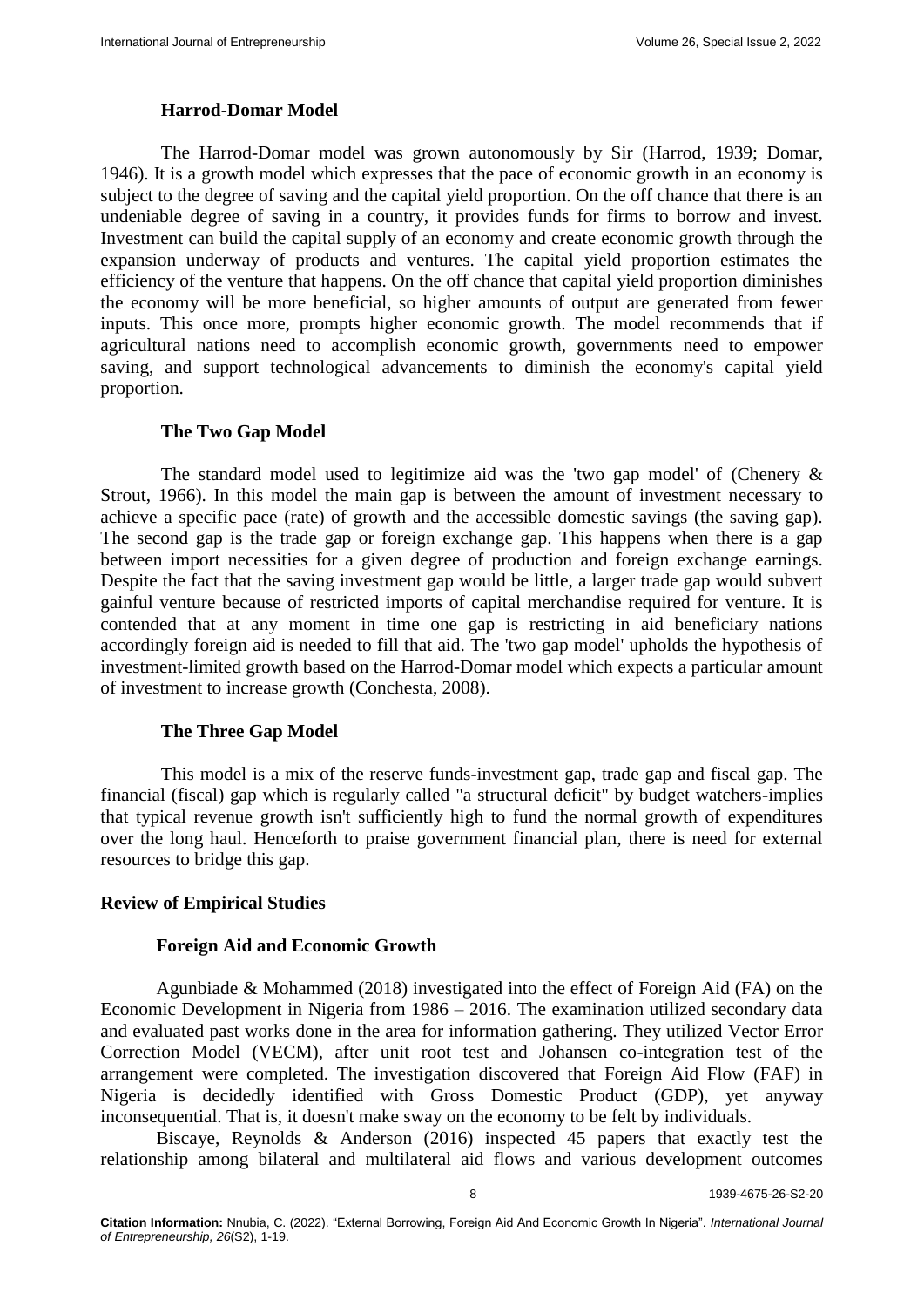including gross domestic product growth, governance indicators, human development indicators and levels of non-aid investment flows. Discoveries propose that contrasts among nations and districts, time spans, aid targets, and individual giver associations all may impact the viability of aid conveyed bilaterally and multilaterally. They find, nonetheless, no steady proof that either bilateral or multilateral aid is more viable generally speaking.

Ighodaro & Nwaogwugwu (2013) inspected the effectiveness of foreign aid to the growth of the agricultural sector in Nigeria utilizing the ARDL and the ECM approach and quarterly information covering the time frame 1981 to 2009. While every one of the factors utilized were discovered to be I(I), four co-integration connections exist between the reliant and the autonomous factors. As opposed to assumption, the boundary gauge of foreign aid has a negative and irrelevant relationship with agricultural output in the short and long run. Actually, reserve funds and innovative pattern are critical and have positive relationship with agricultural output both in the short run and long run.

Bashir (2013) analyzed the effect demanded by foreign assistance in the form of Official Development Assistance (ODA) and Foreign Direct Investment (FDI) on real growth in Nigeria over the time frame 1980 to 2011. Utilizing the Two-Gap model and different econometric strategies which incorporate Augmented Dickey Fuller (ADF) test, Granger causality test, Johansen co-integration test and Error Correction Method (ECM), observational outcomes uncover that there is Granger no-causality between any pair of the factors. Discoveries of the investigation additionally settled a negative connection among FDI and real growth as ODA demands no effect on real growth in the country.

Fasanya & Onakoya (2012) examined the effect of foreign aid on economic growth in Nigeria during the time of 1970-2010. The exact investigation lays on the neo-traditional demonstrating insightful system and consolidated a few methodologies in present day econometric examination/assessment strategies. Their discoveries show that aid flows essentially affects economic growth in Nigeria: home-grown (domestic) venture expanded because of aid flows and populace development has no critical impact on aid flows. Aid flows likewise gives free assets to expand home-grown venture, in this manner affirming the aidpolicy growth hypothesis.

## **External Borrowing and Economic Growth**

Eniekezimene & Apere (2016) analyzed External Reserve Management and Economic Growth in Nigeria. Time arrangement information for 34 years was utilized. Ordinary Least Square of the econometric exploration strategy was utilized to examine and gauge the model. The reliant variable in the model is Real Gross Domestic Product, while the autonomous factors are: External Reserve and Exchange Rate. It was uncovered from the examination that: there is a negative connection between External Reserve (EXR) and Real Gross Domestic Product (RGDP) in the short run, External reserve is measurably huge over the long haul, and that Nigerian's external reserve has not been diverted to help economic growth in the previous years.

Umaru, Hamidu & Musa (2013) researched the effect of external debt and domestic debt on economic growth in Nigeria from 1970 – 2010 through the use of the O.L.S technique. While the causality test uncovered a bi-directional causation between external debt and GDP, no causation existed between domestic debt and GDP just as no causation between external debt and domestic debt. The O.L.S strategy likewise uncovered that external debt had an adverse consequence on economic growth while domestic debt has affected emphatically.

An examination directed by (Ajayi & Oke, 2012) on the impact of external debt on economic growth and development of Nigeria utilizing the ordinary least square regression method uncovered that external debt affected decidedly on the growth and development of Nigeria inside the time frame under survey. A comparative report by (Ishola, Olaleye, Ajayi &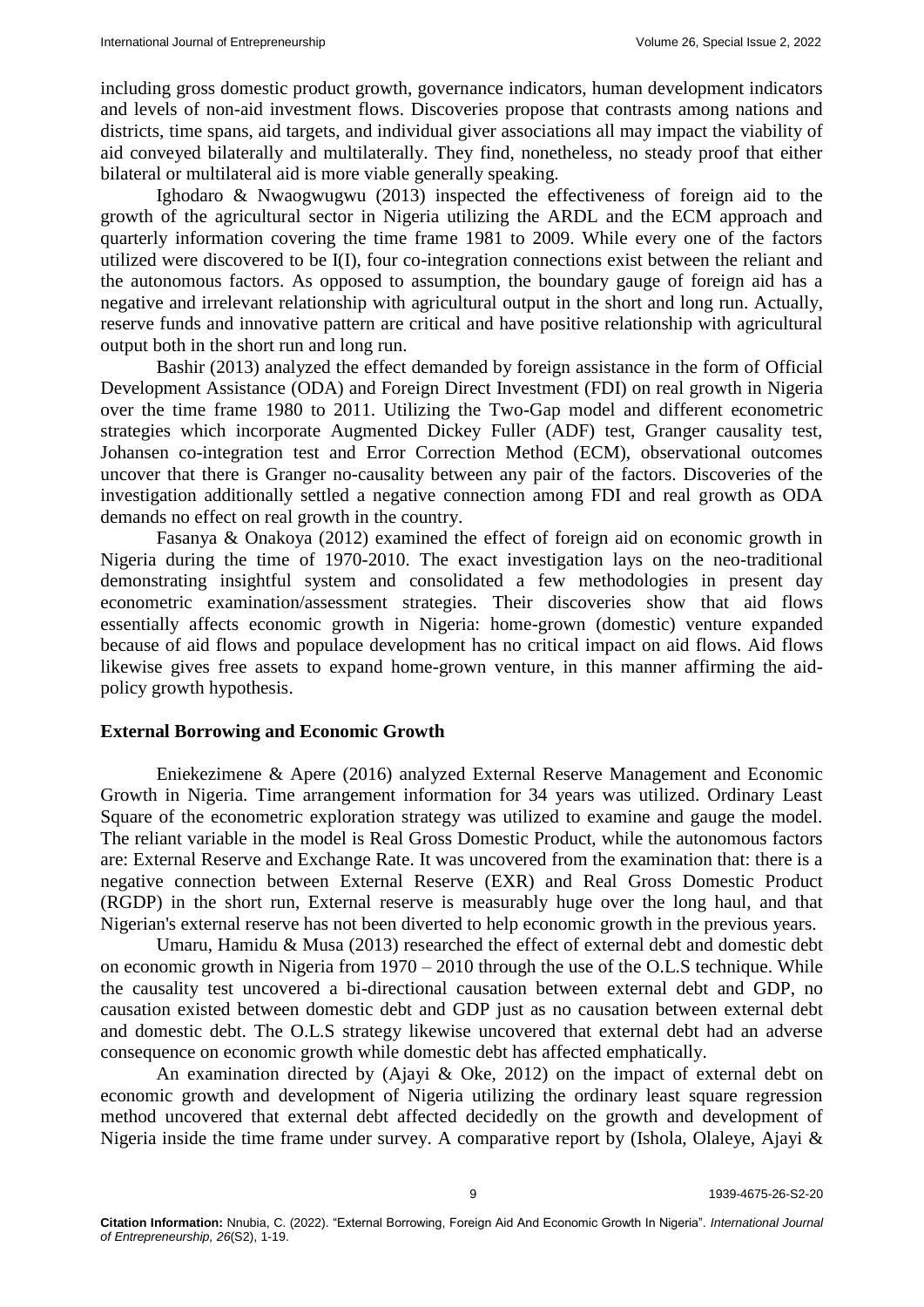Giwa, 2013) for the time frame 1980 – 2010 utilizing O.L.S regression method shows that external debt doesn't in any capacity help the Nigerian economy.

Egbetunde (2012), utilizing the granger causality test on public debt and economic growth in Nigeria for the time frame 1970 – 2010 recommend that improvement in economic exercises call for borrowing to upgrade on-going development processes in the economy. This is because of the way that his outcome uncovers that there exist bi-directional causality between external debt and economic growth just as domestic debt and economic growth.

#### **External Borrowing, Foreign Aid and Economic Growth**

Ugwuegbe, Okafor & Akarogbe (2016) analyzed the impact of external borrowing and foreign financial aid (foreign grant) in the form of Official Development Assistance (ODA) on the growth of the Nigerian economy over a time of 34 years from 1980 to 2013. Yearly time arrangement information was acquired from the Central Bank of Nigeria (CBN) statistical bulletin and Organization for Economic Cooperation and Development (OECD's on the web). The examination utilized Ordinary Least Square procedure (OLS), multiple regression models in deciding the causal-impact between the factors under investigation. The test for Unit Root was led utilizing Augmented Dickey-Fuller (ADF), Johansen Co- integration test was utilized to decide the long-run connection between the factors (variables) and Error Correction Method (ECM) was embraced to assist us with deciding the speed of change. The outcomes show that while external debt has a positive and huge impact on economic growth, foreign aid in congruity with the deduced assumption is decidedly identified with GDP too however genuinely immaterial.

Mba, Bell-Gam & Ubi (2012) examined the interchange of foreign aid, external debt and economic growth. Given the probable concurrence between foreign aid, external debt and economic growth, they utilized the apparently irrelevant regression assessment model to look at the interaction between these factors utilizing Nigerian information. They tracked down that foreign aid decidedly affects growth and that external debt adversely affects economic growth in Nigeria. A curiosity in this investigation is that there is proof of complex interaction between the degree of external debt and aid inflows.

Oayyum & Haider (2012) experimentally inspected the effect of external debt and foreign aid on economic growth by mulling over the nature of establishment as far as successful administration. Yearly information for the period 1984 to 2010 has been taken from a board of sixty non-industrial nations. Experimental outcomes show that the great administration and foreign aid influence the economic growth decidedly while that of external debt has an adverse consequence. These outcomes are vigorous for different elective determinations.

### **METHODOLOGY**

## **Research Design**

This examination applied ex-post facto research plan. The ex-post facto arrangement was applied on the reason that it doesn't offer the examination a chance to control the variables generally since they have as of late happened and can't be influenced. It figures the effect of a treatment (*i.e.,* an illustrative variable or an independent variable) on a result (*i.e.,* a reaction variable or ward variable) by comparing the normal variety over the long run in the result variable for the treatment bunch, compared to the normal variety over the long haul for the gathering.

The examination applied secondary data gotten from National Bureau of Statistics, Central Bank of Nigeria publications (Various Years), and International Monetary Fund Balance of Payments database. These data were time arrangement information covers the time frame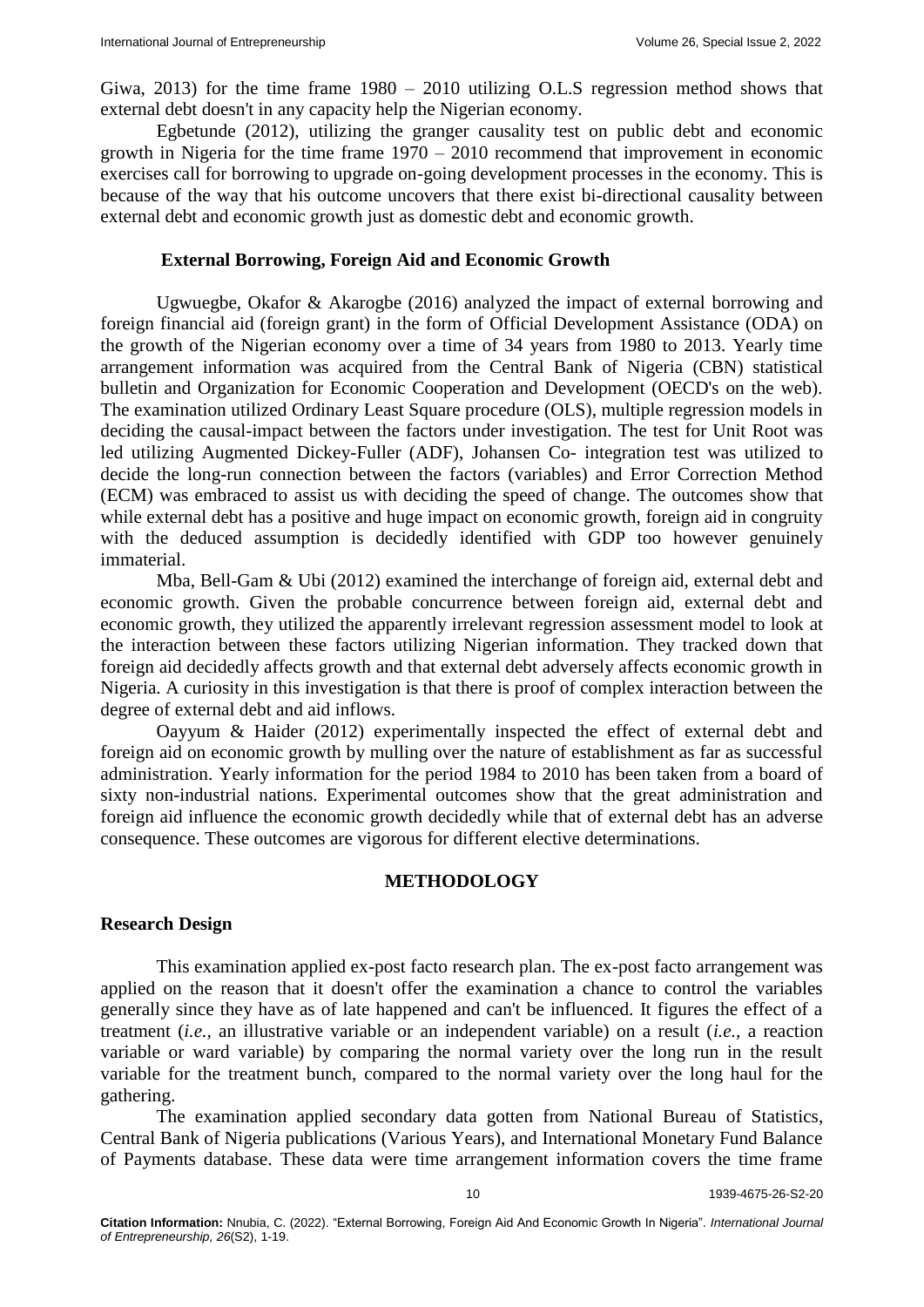from 1986 to 2016. This period is picked as it relates to the time frame where uniform and reliable information on the applicable factors are accessible.

In dissecting the information assembled, regressions of ordinary least square technique was utilized to decide the exact impact of logical factors on subordinate variable. Pearson Correlation Matrix was additionally received to analyse the nexus between the external borrowing, foreign aid and economic growth in Nigeria.

## **Model Specification & Operationalization of Dependent & Independent Variables**

This work adopted and modified the econometric model of Udoka and Ogege (2012) as follows:  $(L)GDP=b0+b1FR(L)+b2DSK(L)+b3FRINV(L)+b4DSP(L)+b5OPEN(L)+b6POL(L)+µt$  ……

……………………………………(1) Where: FR= foreign reserve DSK= total debt stock FRINV= foreign investment DSP= debt service payment OPEN=openness of the economy (total trade/GDP ratio) POL=political instability μ=stochastic error term The model for this investigation is prefaced on the principal objective and tied down on the sub-objective. The functional relationship between external borrowing, foreign aid and economic growth in Nigeria are expressed thus: GDP=f(EXD, FRS, FAD(L), OPN)............................................................(2) Explicitly the above equation can be stated thus: GDP=a+β1EXD+β2FRS+β3FAD(L)+β4OPN+μ ................................ (3) Where: GDP=Gross domestic product EXD=External debts FRS=Foreign reserves FAD(L)=log of foreign aids OPN= openness of the economy (total trade/GDP)  $\mu$  =Error term β0=Intercept β1-β4=the independent variable co-efficient

# **DATA PRESENTATION, ANALYSIS, INTERPRETATION AND DISCUSSIONS OF RESULTS**

# **Introduction**

The factors utilized in this investigation as determined in the model details are economic growth (proxied by Gross Domestic Product - GDP), External Debts (EXD), Foreign Reserves (FRS), Foreign Aids (FAD) and Openness of the Economy (OPN). The assessment was upheld utilizing regression of Ordinary Least Square (OLS) Method and Pearson Correlation Matrix, through the assistance of E-view 8. The rundown of the examination result and its comparing understandings of the nexus between the external borrowing, foreign aid and economic growth in Nigeria follow the presentation of data.

#### **Data Presentation**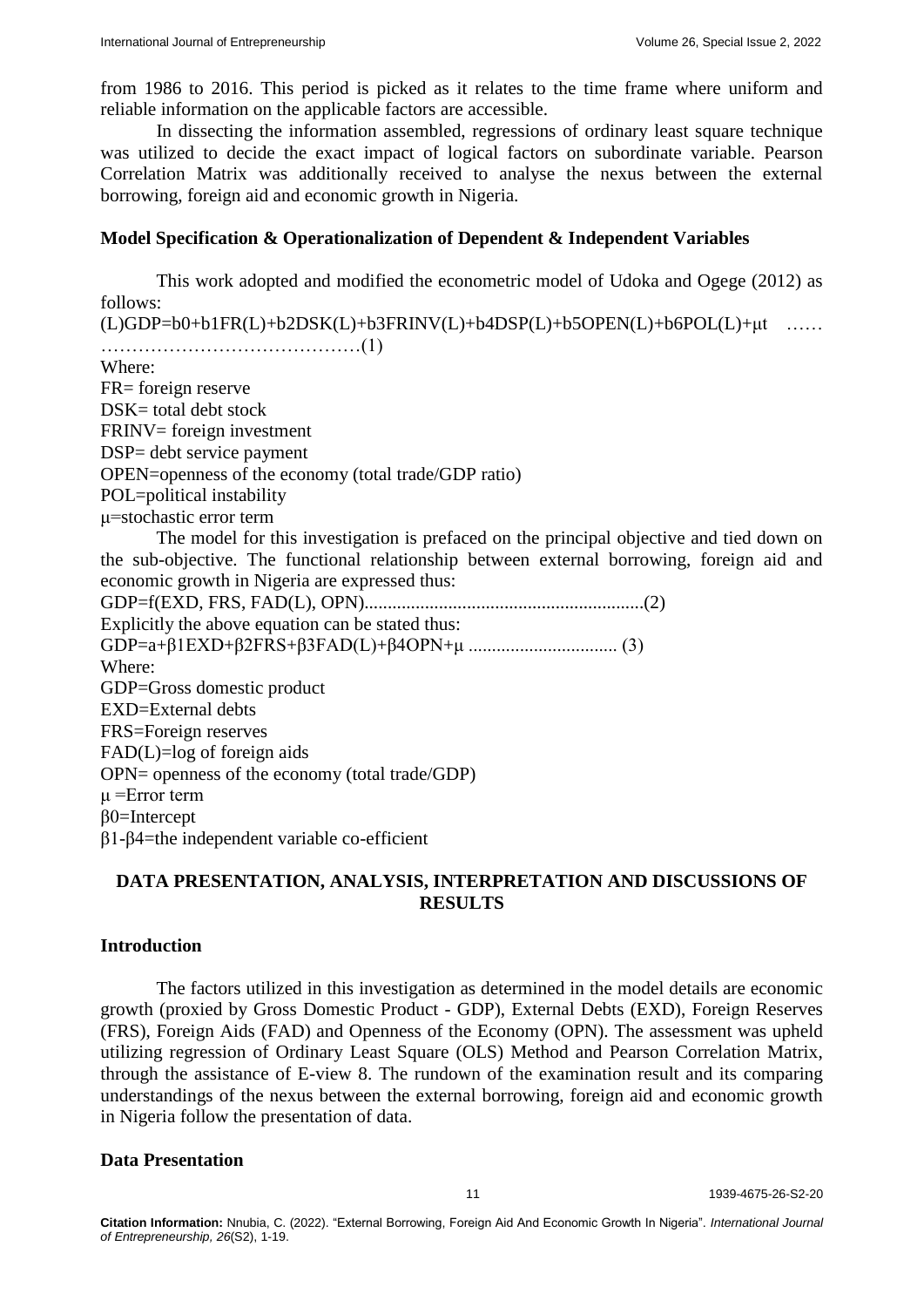|                                                                         | <b>Table 1</b> |            |            |                  |             |             |              |  |
|-------------------------------------------------------------------------|----------------|------------|------------|------------------|-------------|-------------|--------------|--|
| TREND DATA ANALYSIS OF THE EXTERNAL BORROWING, FOREIGN AID AND ECONOMIC |                |            |            |                  |             |             |              |  |
| <b>GROWTH INDICATORS</b>                                                |                |            |            |                  |             |             |              |  |
| Year                                                                    | <b>GDP</b>     | <b>EXD</b> | <b>FRS</b> | FAD              | <b>IMPT</b> | <b>EXPT</b> | <b>OPEN</b>  |  |
| 1986                                                                    | 0.06           | 41.62      | 5.16       | \$58,120,000     | 5.9836      | 8.9206      | 0.000978095  |  |
| 1987                                                                    | 3.20           | 57.73      | 3.15       | \$67,620,000     | 17.8617     | 30.3606     | 0.003159232  |  |
| 1988                                                                    | 7.33           | 60.29      | 6.78       | \$118,080,000    | 21.4457     | 31.1928     | 0.00324621   |  |
| 1989                                                                    | 1.92           | 71.86      | 12.34      | \$344,000,000    | 30.8602     | 57.9712     | 0.005136343  |  |
| 1990                                                                    | 11.78          | 65.41      | 13.95      | \$255,080,000    | 45.7179     | 109.8861    | 0.008060032  |  |
| 1991                                                                    | 0.36           | 71.85      | 4.12       | \$258,320,000    | 89.4882     | 121.5354    | 0.010991351  |  |
| 1992                                                                    | 4.63           | 64.71      | 5.34       | \$258,820,000    | 143.151     | 205.6117    | 205.6117     |  |
| 1993                                                                    | $-2.04$        | 120.84     | 4.98       | \$288,420,000    | 165.629     | 218.7701    | 0.019289407  |  |
| 1994                                                                    | $-1.81$        | 105.12     | 5.01       | \$189,660,000    | 162.789     | 206.0592    | 0.018461684  |  |
| 1995                                                                    | $-0.07$        | 81.48      | 13.78      | \$210,960,000    | 755.128     | 950.6614    | 0.083809396  |  |
| 1996                                                                    | 4.20           | 64.32      | 27.33      | \$188,750,000    | 562.627     | 1309.5434   | 0.088401996  |  |
| 1997                                                                    | 2.94           | 54.51      | 24.08      | \$199,840,000    | 845.717     | 1241.6627   | 0.095799262  |  |
| 1998                                                                    | 2.58           | 58.55      | 19.42      | \$203,340,000    | 837.419     | 751.8567    | 0.071163075  |  |
| 1999                                                                    | 0.58           | 50.25      | 31.20      | \$151,990,000    | 862.516     | 1188.9698   | 0.091382615  |  |
| 2000                                                                    | 5.02           | 51.14      | 33.89      | \$173,800,000    | 985.022     | 1945.7233   | 0.123721321  |  |
| 2001                                                                    | 5.92           | 44.92      | 23.81      | \$167,820,000    | 1358.18     | 1867.9539   | 0.127678987  |  |
| 2002                                                                    | 15.33          | 35.59      | 20.20      | \$299,550,000    | 1512.7      | 1744.1777   | 0.11247014   |  |
| 2003                                                                    | 7.35           | 37.75      | 43.25      | \$309,850,000    | 2080.24     | 3087.8864   | 0.162983792  |  |
| 2004                                                                    | 9.25           | 31.53      | 111.17     | \$578,770,000    | 1987.05     | 4602.7815   | 0.188170417  |  |
| $\frac{1}{2005}$                                                        | 6.44           | 15.82      | 444.36     | \$6,401,790,000  | 2800.86     | 7246.5348   | 0.268109625  |  |
| 2006                                                                    | 6.06           | 4.16       | 427.41     | \$11,431,960,000 | 3108.52     | 7324.6806   | 0.260859362  |  |
| 2007                                                                    | 6.59           | 4.60       | 408.25     | \$1,958,600,000  | 3911.95     | 8309.7583   | 0.284739625  |  |
| 2008                                                                    | 6.76           | 4.08       | 285.47     | \$1,293,720,000  | 5593.18     | 10387.694   | 0.347315862  |  |
| 2009                                                                    | 8.04           | 5.75       | 231.75     | \$1,639,230,000  | 5480.66     | 8606.3197   | 0.282552781  |  |
| 2010                                                                    | 8.01           | 4.50       | 205.31     | \$2,052,360,000  | 8163.97     | 12011.476   | 0.369430710  |  |
| 2011                                                                    | 5.31           | 4.56       | 262.30     | \$1,809,860,000  | 10995.9     | 15236.666   | 0.4561310962 |  |
| 2012                                                                    | 4.23           | 4.15       | 218.76     | \$1,916,170,000  | 9766.56     | 15139.326   | 0.415583710  |  |
| 2013                                                                    | 6.67           | 4.32       | 151.47     | \$2,515,720,000  | 9439.42     | 15262.014   | 0.390729740  |  |
| 2014                                                                    | 6.31           | 4.50       | 100.98     | \$2,478,600,000  | 10538.8     | 12960.493   | 0.349937702  |  |
| 2015                                                                    | 2.65           | 5.97       | 91.31      | \$2,431,540,000  | 11076.1     | 8845.1588   | 0.288613801  |  |
| 2016                                                                    | $-1.62$        | 7.75       | 101.83     | \$2,498,190,000  | 9480.37     | 8835.6119   | 0.269625314  |  |

This table analyzes the nexus between the external borrowing, foreign aid and economic growth in Nigeria (1986 - 2016).

# **DATA ANALYSIS**

| Table 2<br><b>DESCRIPTIVE STATISTICS</b> |            |          |            |              |            |  |  |
|------------------------------------------|------------|----------|------------|--------------|------------|--|--|
| <b>VARIABLES</b>                         | <b>GDP</b> | EXD      | <b>FRS</b> | FAD          | <b>OPN</b> |  |  |
| Mean                                     | 4.644516   | 39.98806 | 107.6826   | $1.38E + 09$ | 6.800330   |  |  |
| Median                                   | 5.020000   | 41.62000 | 31.20000   | $3.00E + 08$ | 0.127679   |  |  |
| Maximum                                  | 15.33000   | 120.8400 | 444.3600   | $1.14E+10$   | 205.6117   |  |  |
| Minimum                                  | $-2.04$    | 4.080000 | 3.150000   | 58120000     | 0.000978   |  |  |
| Std. Dev.                                | 3.962329   | 32.72357 | 135.7625   | $2.29E + 09$ | 36.89811   |  |  |
| <b>Skewness</b>                          | 0.344701   | 0.505962 | 1.317916   | 3.139387     | 5.294524   |  |  |
| Kurtosis                                 | 3.275766   | 2.534958 | 3.535822   | 13.53817     | 29.03246   |  |  |
| Jarque-Bera                              | 0.712125   | 1.601994 | 9.344843   | 194.3649     | 1020.180   |  |  |
| Probability                              | 0.700429   | 0.448881 | 0.009350   | 0.000000     | 0.000000   |  |  |
| Sum                                      | 143.9800   | 1239.630 | 3338.160   | $4.28E+10$   | 210.8102   |  |  |

12 1939-4675-26-S2-20

**Citation Information:** Nnubia, C. (2022). "External Borrowing, Foreign Aid And Economic Growth In Nigeria". *International Journal of Entrepreneurship, 26*(S2), 1-19.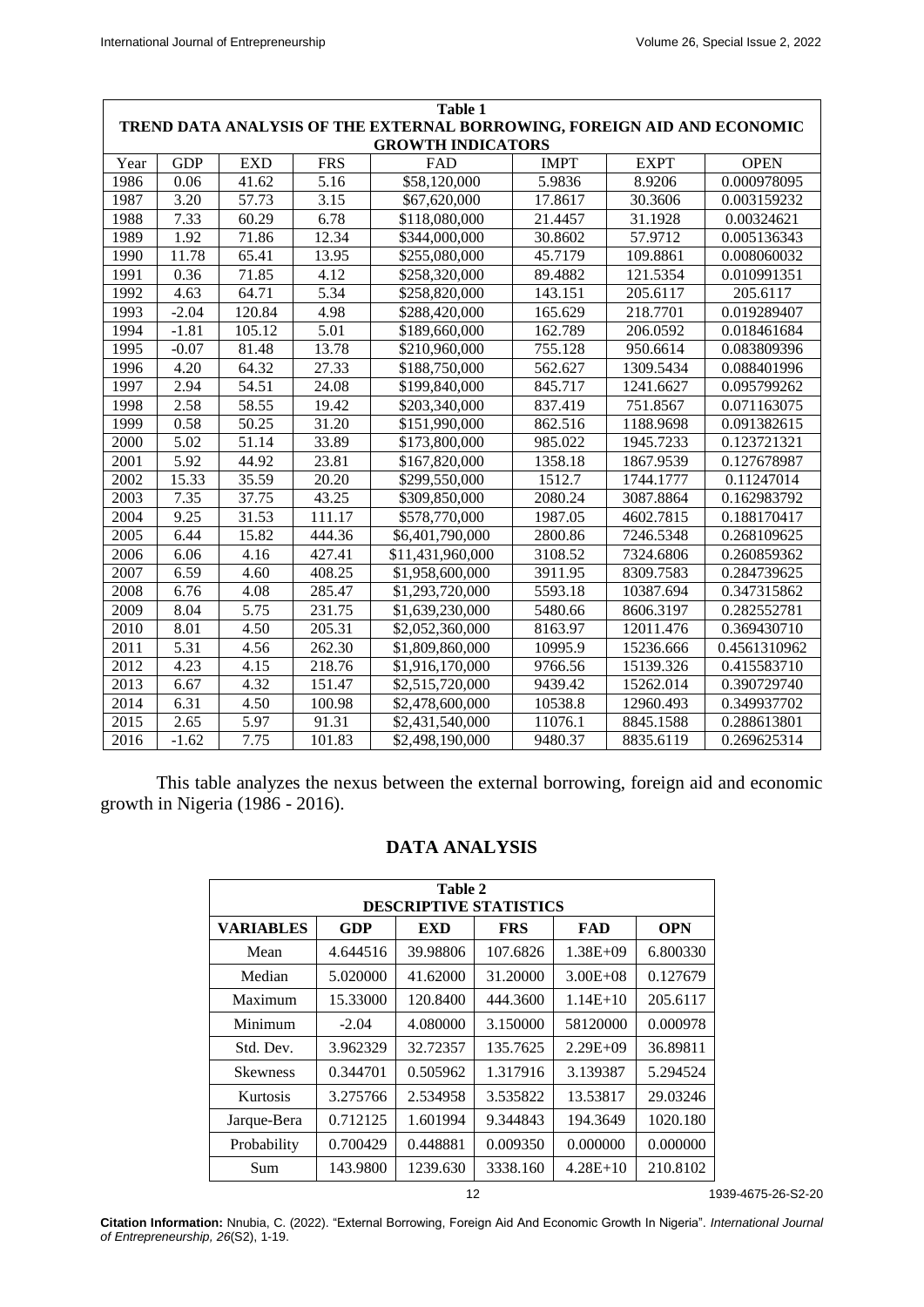| Sum Sq. Dev.   471.0016   32124.96   552943.9   1.58E+20   40844.11 |  |  |  |
|---------------------------------------------------------------------|--|--|--|
| <b>Observations</b>                                                 |  |  |  |

Source: Author's computation with E-view 8

Table 2 above shows the mean (average) for each variable, their maximum values, minimum values, standard deviation. The result provides some insight into the nature of the data used for the study. Firstly, it was observed that over the period under review, the GDP have positive average of 4.644516. This means that the GDP (Economic growth) are positive in the period of the study. The table also reveals that a positive average value of 39.98806 for External Debts (EXD), 107.6826 for foreign reserves (FRS), 1.38E+09 for foreign aid (FAD), and 6.800330 for openness of the economy (OPN) for the selected period of the study. These values mean that within the period under review, Nigerian Economy meet up to 4.644516 on the average. The maximum value of EXD is 120.8400 and its minimum value is 4.080000, maximum value for FRS is 444.3600 and its minimum value is 3.150000; maximum value for FAD is 1.14E+10 and its minimum value is 58120000; maximum value for OPN is 205.6117 and its minimum value is 0.000978. The large differences between the maximum and minimum value shows that the data used for the study are homogeneous.

| Table 3<br><b>CORRELATION MATRIX</b> |            |            |            |            |            |  |  |
|--------------------------------------|------------|------------|------------|------------|------------|--|--|
| <b>VARIABLES</b>                     | <b>GDP</b> | <b>EXD</b> | <b>FRS</b> | FAD        | <b>OPN</b> |  |  |
| <b>GDP</b>                           | 1.000000   | $-0.44201$ | 0.284614   | 0.135413   | 0.000444   |  |  |
| <b>EXD</b>                           | $-0.44201$ | 1.000000   | $-0.71204$ | $-0.53005$ | 0.136887   |  |  |
| <b>FRS</b>                           | 0.284614   | $-0.71204$ | 1.000000   | 0.773536   | $-0.13713$ |  |  |
| <b>FAD</b>                           | 0.135413   | $-0.53005$ | 0.773536   | 1.000000   | $-0.08875$ |  |  |
| <b>OPN</b>                           | 0.000444   | 0.136887   | $-0.13713$ | $-0.08875$ | 1.000000   |  |  |

Source: Author's computation with E-view 8

The correlation matrix is to check for multi-colinearity and to explore the association between each explanatory variable and the dependent variable. The findings from the correlation matrix table (table 3 above) show that gross domestic product (GDP) has a positive association with FRS (0.284614), FAD (0.135413) and OPN (0.000444) respectively; and negatively associated with EXD (-0.442013). External debt (EXD) has a negative association with FRS (- 0.712043) and FAD (-0.530053); and also has a positive association with OPN (0.136887). Foreign reserve (FRS) has a positive association with FAD (0.773536) and a negative association with OPN (-0.137132). Foreign aid (FAD) has a negative association with OPN (- 0.088747). In checking for multi-colinearity, the study observed that no two explanatory variables were perfectly correlated.

| Table 4<br><b>REGRESSION RESULTS</b>                                        |          |          |          |        |  |  |  |
|-----------------------------------------------------------------------------|----------|----------|----------|--------|--|--|--|
| Dependent Variable: GDP                                                     |          |          |          |        |  |  |  |
| Method: Least Squares                                                       |          |          |          |        |  |  |  |
| Date: $04/07/21$ Time: 21:09                                                |          |          |          |        |  |  |  |
| Sample: 1986 2016                                                           |          |          |          |        |  |  |  |
| Included observations: 31                                                   |          |          |          |        |  |  |  |
| <b>Coefficient</b><br>Prob.<br><b>Std. Error</b><br>t-Statistic<br>Variable |          |          |          |        |  |  |  |
|                                                                             | 7.084218 | 1.961445 | 3.611734 | 0.0013 |  |  |  |

13 1939-4675-26-S2-20

**Citation Information:** Nnubia, C. (2022). "External Borrowing, Foreign Aid And Economic Growth In Nigeria". *International Journal of Entrepreneurship, 26*(S2), 1-19.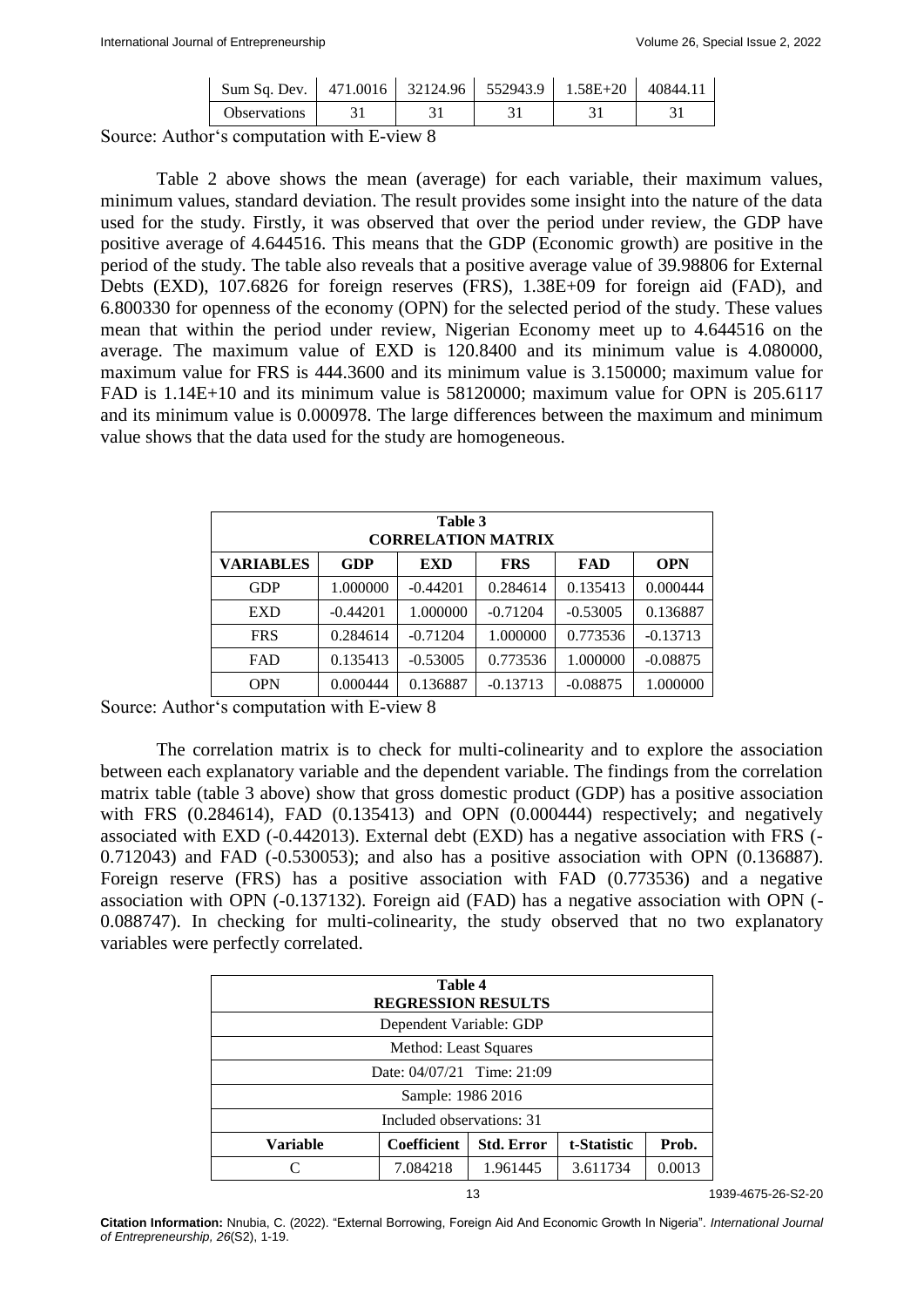| <b>EXD</b>         | $-0.058433$ | 0.030044              | $-1.944921$ | 0.0627  |
|--------------------|-------------|-----------------------|-------------|---------|
| <b>FRS</b>         | 0.002792    | 0.009692              | 0.288075    | 0.7756  |
| <b>FAD</b>         | $-3.26E-10$ | 4.74E-10              | $-0.687625$ | 0.4978  |
| <b>OPN</b>         | 0.006751    | 0.018873              | 0.357695    | 0.7235  |
| R-squared          | 0.721499    | Mean dependent var    |             | 4.64452 |
| Adjusted R-squared | 0.709422    | S.D. dependent var    |             | 3.96233 |
| S.E. of regression | 3.771039    | Akaike info criterion |             | 5.63927 |
| Sum squared resid  | 369.7392    | Schwarz criterion     |             | 5.87056 |
| Log likelihood     | $-82.40866$ | Hannan-Quinn criter.  |             | 5.71466 |
| F-statistic        | 1.780189    | Durbin-Watson stat    |             | 1.52733 |
| Prob (F-statistic) | 0.163137    |                       |             |         |

Source: Author's computation with E-view

## **Interpretation of Findings**

- From the result of the analysis presented in table 4, External debts (EXD) have negative effect on Economic Growth (GDP). This is shown by a regression coefficient of -0.058433 and it is statistically insignificant at 5%. Though, it is statistical significant at 10%. This implies that increase in external debts of a country is detrimental to the economic growth of the country.
- Foreign Reserves (FRS) have positive effect on Economic Growth (GDP) as indicated by a coefficient of 0.002792 and it is statistically insignificant at 5% level. This shows that the management of foreign reserves helps to increase the economic growth of the country.
- Foreign Aids (FAD) have negative effect on Economic Growth (GDP). This is indicated by a regression coefficient of -3.26E-10. The effect is statistically insignificant at 5%. This means that the increase in Foreign Aids is highly detrimental to the economic growth of the country.
- Openness of the Economy (OPN) has positive effect on Economic Growth (GDP) as indicated by a coefficient of 0.006751 and it is statistically insignificant at 5% level. This means that the increase in openness of the economy brings about increased economic growth of the country.

Conclusively, table 4 shows that the relationship existing between the dependent and independent variables are stated thus:

GDP=7.084218 - 0.058433EXD+0.002792FRS - 3.26E-10FAD+0.006751OPN

From the two results, this means that Foreign Reserves and Openness of the Economy variables conform to a priori expectation. Their coefficients of 0.002792 and 0.006751 indicates that economic growth of the country (GDP) will rise by 0.002792 and 0.006751 units if proper managed and will increase by 0.28% and 0.68% respectively, ceteris paribus. These findings were in line with the findings of Agunbiade & Mohammed (2018) that revealed positive insignificant relationship between GDP. On the contrary, External debts and Foreign Aids variables of coefficients of -0.058433 and -3.26E-10 indicate that economic growth of the country (GDP) will dwindle by 5.84% and 326% respectively. These findings were in line with the findings of (Umaru, Hamidu & Musa, 2013; Ighodaro & Nwaogwugwu, 2013) respectively (Table 5).

| Table 5<br><b>SUMMARY OF REGRESSION RESULT</b>                                                         |             |        |                  |               |  |  |  |
|--------------------------------------------------------------------------------------------------------|-------------|--------|------------------|---------------|--|--|--|
| <b>Variables</b><br><b>Decision Rule</b><br><b>Coefficients</b><br><b>Conclusion</b><br><b>P-value</b> |             |        |                  |               |  |  |  |
| <b>External Debts</b>                                                                                  | $-0.058433$ | 0.0627 | P-value $> 0.05$ | Insignificant |  |  |  |
| Foreign Reserves                                                                                       | 0.002792    | 0.7756 | P-value $> 0.05$ | Insignificant |  |  |  |
| Foreign Aids                                                                                           | $-3.26E-10$ | 0.4978 | P-value $> 0.05$ | Insignificant |  |  |  |
| openness of the economy                                                                                | 0.006751    | 0.7235 | P-value $> 0.05$ | Insignificant |  |  |  |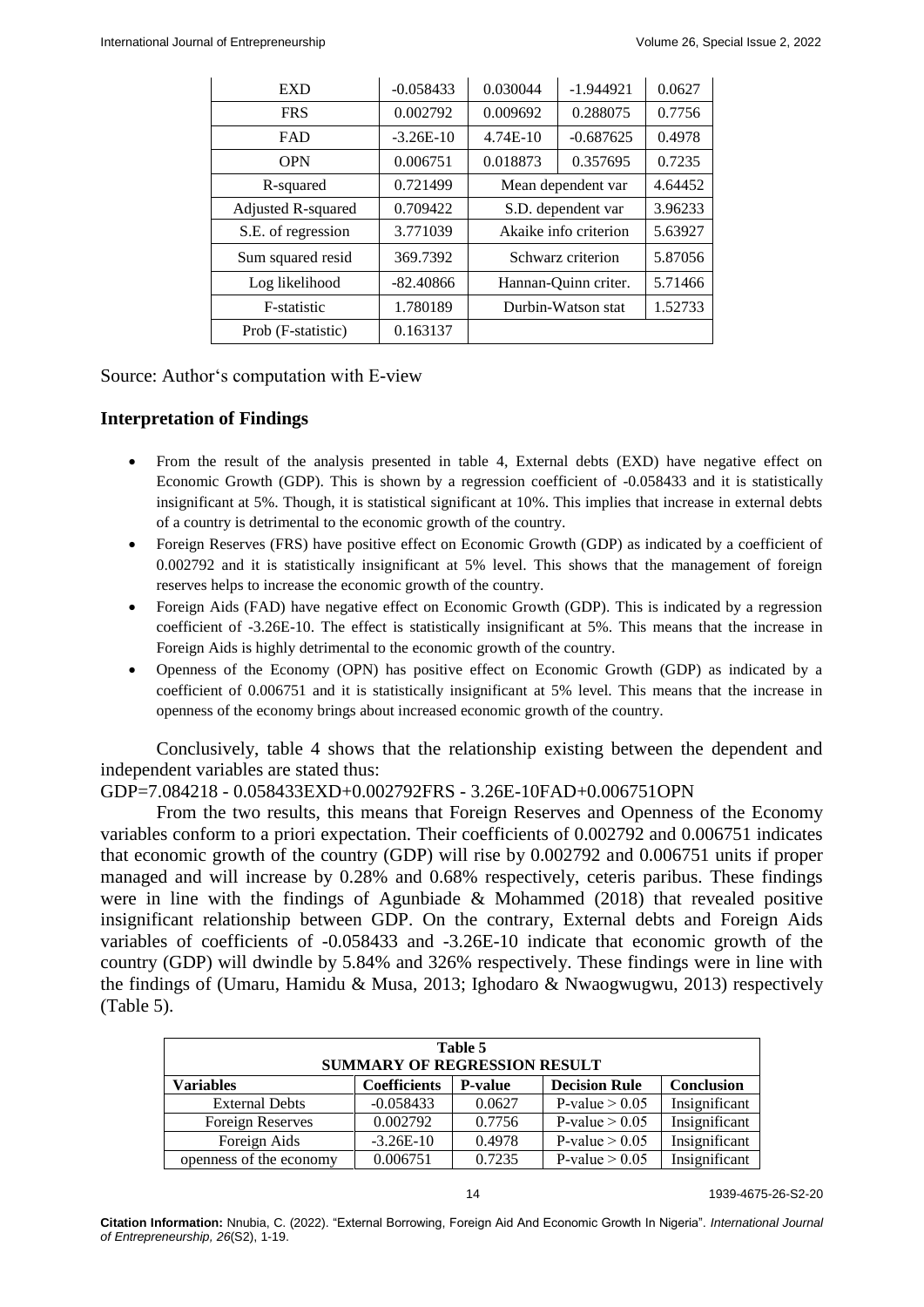Source: Extract from Regression Estimation Result (table 4)

# **Hypotheses Testing**

For proper test, the hypotheses were restated in null form as follows:

# **Hypothesis 1:**

*H0: External debts do not have positive significant relationship with economic growth in Nigeria.*

Drawing inference from table 5 above, external debts have negative coefficient of - 0.058433 with p-value of 0.0627 which is statistically insignificant at 5% level. Thus, we accept the null hypothesis and reject the alternative. Therefore, external debts have negative insignificant effect on economic growth as well as, showing insignificant negative relationship with economic growth in Nigeria.

# **Hypothesis 2:**

*H0: Foreign reserves do not have positive significant relationship with economic growth in Nigeria.*

Drawing inference from table 5 above, foreign reserves have positive coefficient of 0.002792 and the p-value is 0.7756, it is statistically insignificance at 5% level. Thus we reject the alternative hypothesis and accept the null and conclude that, foreign reserves have positive insignificant effect on economic growth as well as, showing insignificant positive relationship with economic growth in Nigeria.

# **Hypothesis 3:**

*H0: Foreign aid does not have positive significant relationship with economic growth in Nigeria.*

Drawing inference from table 5 above, foreign aid has a negative coefficient of -3.26E-10 with p-value of 0.4978 which is statistically insignificant at 5% level. Thus, we accept the null hypothesis and reject the alternative. Therefore, foreign aid has a negative insignificant effect on economic growth as well as, showing insignificant negative relationship with economic growth in Nigeria.

# **Hypothesis 4:**

*H0: Openness of the economy does not have positive significant relationship with economic growth in Nigeria.*

Drawing inference from table 5 above, openness of the economy has a positive coefficient of 0.006751 and the p-value is 0.7235, it is statistically insignificance at 5% level. Thus we reject the alternative hypothesis and accept the null and conclude that, openness of the economy has a positive insignificant effect on economic growth as well as, showing insignificant positive relationship with economic growth in Nigeria.

# **DISCUSSION OF FINDINGS**

The result is compared with a priori expectation and with prior research findings, and our personal contribution is stated.

# **From the GDP Model**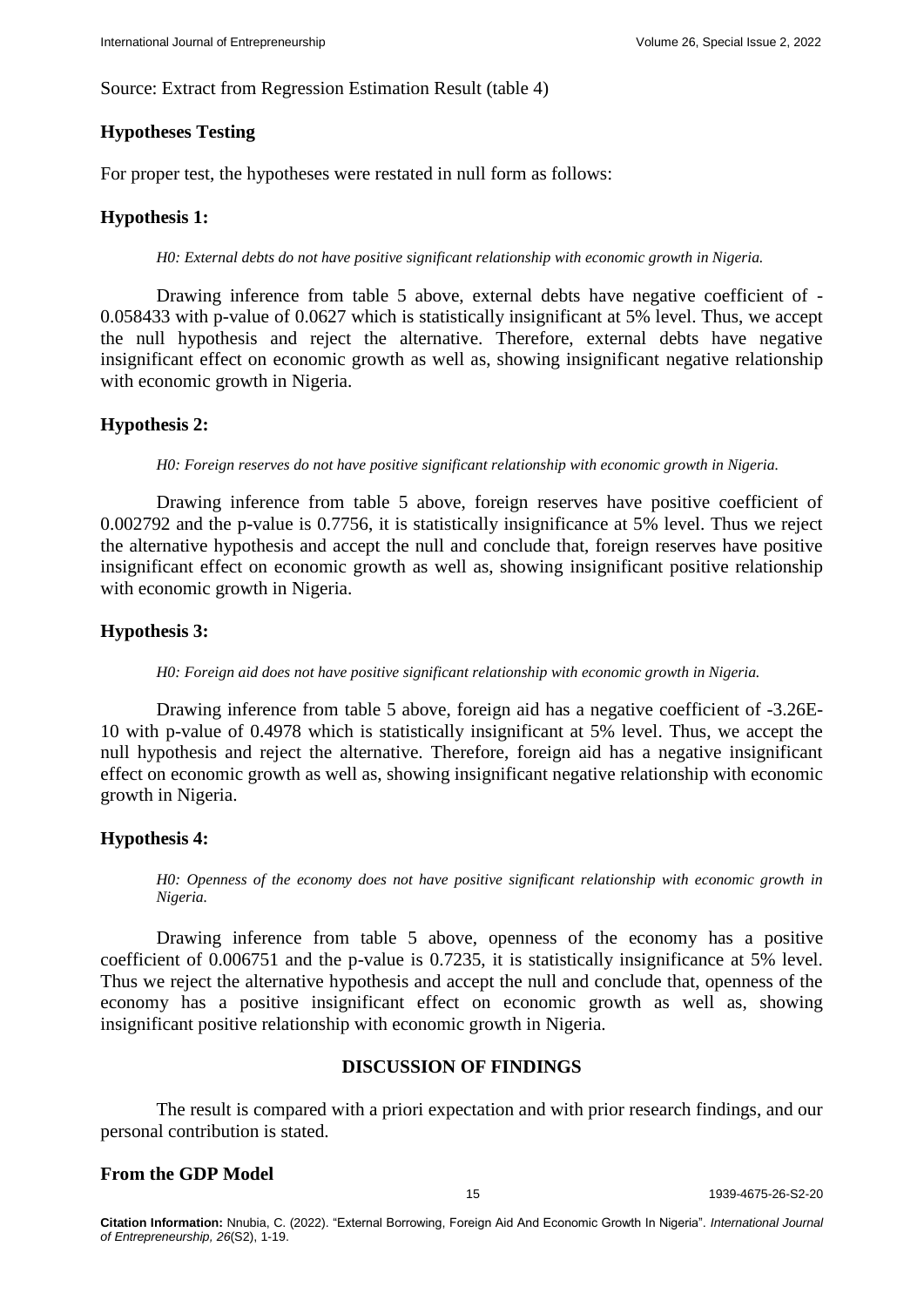- External debts have negative coefficient of -0.058433 indicating a negative relationship with economic growth (GDP); this is in agreement with the a priori expectation of external debts. The finding concurs with that of (Umaru, Hamidu & Musa, 2013) which revealed that external debt possessed a negative impact on economic growth. These findings were also in variance with the findings of (Ugwuegbe, Okafor & Akarogbe, 2016) which stated that external debt has a positive and significant effect on economic growth.
- Foreign reserves have positive coefficient of 0.002792 showing a positive relationship with economic growth (GDP), which is in conformity with the a priori expectation of foreign reserves. The result showed consistency with the earlier findings of (Agunbiade & Mohammed, 2018) that stated positive insignificant relationship between saves and GDP.
- Foreign aid has a negative coefficient of -3.26E-10 indicating a negative relationship with economic growth (GDP); this is in agreement with the a priori expectation of foreign aid. The finding concurs with that of (Ighodaro & Nwaogwugwu, 2013; Bashir, 2013) which found that foreign aid has a negative and insignificant relationship with Economic growth. The findings were also against the findings of (Agunbiade & Mohammed, 2018; Ugwuegbe, Okafor & Akarogbe, 2016) which found that foreign aid has positive relationship with the economic growth (GDP).
- Openness of the economy (OPN) has a positive coefficient of 0.006751 showing a positive relationship with economic growth (GDP), which is in conformity with the a priori expectation of openness of the economy. The result showed consistency with the earlier findings of (Agunbiade & Mohammed, 2018) that revealed positive insignificant relationship between OPN and GDP.

## **Implications of Findings**

- 1) External debts have negative effect showing that it dwindles economic growth (GDP). This may be as a result of the reduced resources available for investment due to debt servicing and the high cost of capital because of higher interest rates, which may lead to lower investment at the private sector.
- 2) Foreign reserves have positive influence indicating that an increase in foreign reserves would naturally lead to currency appreciation, permanent decline of consumption, depreciation of real exchange rate, and temporal improvement of current account. This suggests that the increase in foreign exchange reserves causes the growth of GDP.
- 3) Foreign aid has a negative effect showing that increased of foreign aid led to an economic growth decreased. This may be as a result of aid dependency, bad economic management of the recipient countries, corruption and poor coordination and cooperation among aid agencies.
- 4) Openness of the economy has a positive effect and these findings indicated that in the long run, trade openness can potentially enhance economic growth by providing access to goods and services, achieving efficiency in the allocation of resources and improving total factor productivity through technology diffusion and knowledge dissemination.

# **CONCLUSION AND RECOMMENDATION**

The estimated result on the nexus between the external borrowing, foreign aid and economic growth in Nigeria with focus on the GDP as a proxy for the economic growth; we found that the regression coefficient of Foreign reserves and Openness of the economy are positive indicating that they positively influence economic growth (GDP) during the period studied. However, External debts and Foreign aid are detrimental to the economic growth. Based on the findings, the study concluded that external borrowing and foreign aid had relationship with economic growth in Nigeria. Although, economic growth could not grow or perform as expected due to the reduced resources available for investment (due to debt servicing and the high cost of capital); and bad economic management of the recipient countries, corruption and poor coordination. Trade openness can potentially enhance economic growth by providing access to goods and services, achieving efficiency in the allocation of resources and improving total factor productivity through technology diffusion and knowledge dissemination.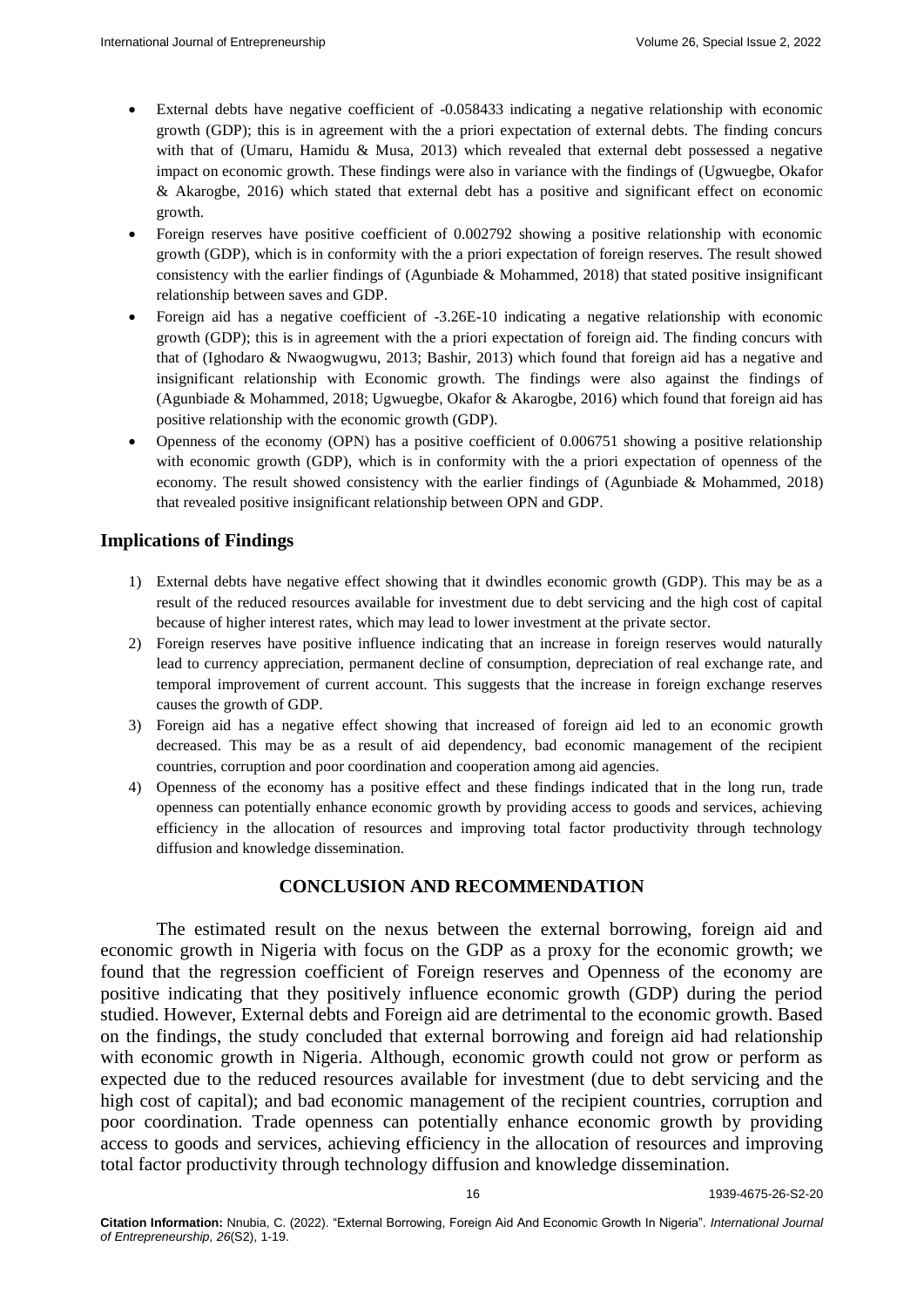In line with the findings of the study, the study recommends that:

- Nigeria Government should be mindful of the high cost of capital and move from the practice of external borrowing. They should set a platform where the reserve of the country can be used for infrastructural development in order to support economic growth and that in order to reduce the cost of capital of external borrowing when making decision as regards to external borrowing since it has negative effect on economic growth. Caution should also be taken as regards to external debts because it reduced resources available for investment due to debt servicing.
- Foreign Reserves (FRS) have positive relationship with Gross Domestic Product (GDP). Thus, major policy implication of the result is that improved foreign reserves are imperative to the increase in economic growth rather than encourage foreign aid for economic growth in Nigeria. Government should consider formulating fiscal policy that will boost level of the country's reserves since it is favourable to the economy.
- Corruption of the foreign aid regime by both internal and external actors has been compounded by the recent global economic crisis, posing further constraints on the effectiveness of foreign aid in Nigeria. Therefore, if foreign aid must yield the desired result, it has to be accompanied by a sustainable campaign to fundamentally reform the world order to make it more equitable, together with a drive for good governance that is not only democratic, but also efficient and development-oriented in Nigeria. Donors should also provide information on future aid disbursements in order to reduce the uncertainty associated with aid flows and improve fiscal planning.
- Openness of the economy has a positive insignificant relationship with Gross Domestic Product (GDP) at 5% level. This implies that export and import as regards to GDP is beneficial to Nigeria, though it has not been much felt. We therefore recommend for policy implication of improving openness of the economy since it is favorable to economic growth in Nigeria.

The essence of this research work is to make contributory impact to knowledge and to extend or validate the wisdom of mankind. Therefore, this study has contributed to knowledge in the following ways:

- I. It has shown the possible combination of external borrowing and foreign aid indicators.
- II. The work provides additional literature for further research in external borrowing, foreign aid and economic growth.
- III. The study covered knowledge gap by extending the period of studies captured up to 2016 starting from 1986 and has put the research in the Nigerian context using indicators such as external debts, foreign reserves, foreign aid and openness of the economy. The study also extended the knowledge from the findings of Ugwuegbe, Okafor & Akarogbe (2016) and also validated the study of Agunbiade & Mohammed (2018); Hamidu & Musa (2013); Ighodaro & Nwaogwugwu (2013); Bashir (2013).

#### **REFERENCES**

- Abeng, M.O. (2007). Foreign exchange reserve accumulation: Implication for the Nigerian economy. *CBN Bullion Publication, 31*(3), 32–50.
- Adam, E., & Leonce, N. (2007). [Reserves accumulation in African countries: Sources, motivations and effects.](https://www.econstor.eu/handle/10419/64187) Department of Economics, University of Massachusetts' Working Paper, 2007-12.
- Adedayo, A. (1999). The role of foreign aid in Nigeria's development', in HA Saliu *(editions)*, Issues in contemporary political economy of Nigeria. Ilorin: Sally and Associates, 283\_94.
- Agunbiade, O., & Mohammed, O.O. (2018). [Impact of foreign aid on the economic development of Nigeria: 1986 –](https://www.researchgate.net/publication/334884463_Impact_of_Foreign_Aid_on_the_Economic_Development_of_Nigeria_1986_-2016) [2016.](https://www.researchgate.net/publication/334884463_Impact_of_Foreign_Aid_on_the_Economic_Development_of_Nigeria_1986_-2016) *Journal of Economics and Sustainable Development, 9*(18), 69 – 80.
- Ajayi S.I., & Khan, M. (2000). [External debt and capital flight in Sub-Saharan Africa.](https://www.elibrary.imf.org/view/books/071/02256-9781557757913-en/02256-9781557757913-en-book.xml) Washington, DC: International Monetary Fund, 2000.
- Ajayi, L.B., & Oke, M.O. (2012). [Effect of external debt on economic growth and development of Nigeria](https://www.researchgate.net/profile/Torki-Alfawwaz/publication/286779659_alastthmar_alajnby_almbashr_walnmw_alaqtsady_fy_alardnbyanat_nsf_snwyt_llftrt_2000-2013/links/5a5e7383a6fdcc68fa992959/alastthmar-alajnby-almbashr-walnmw-alaqtsady-fy-alardnbyanat-nsf-snwyt-llftrt-2000-2013.pdf)*. International Journal of Business and Social Science, 3*(12), 297-304.
- Oskooee, B.M., & Niroomand, F. (1999). [Openness and growth: An empirical investigation.](https://ideas.repec.org/p/hdr/hdocpa/hdocpa-2005-22.html) *Applied Economics Letters, 6*, 557-561.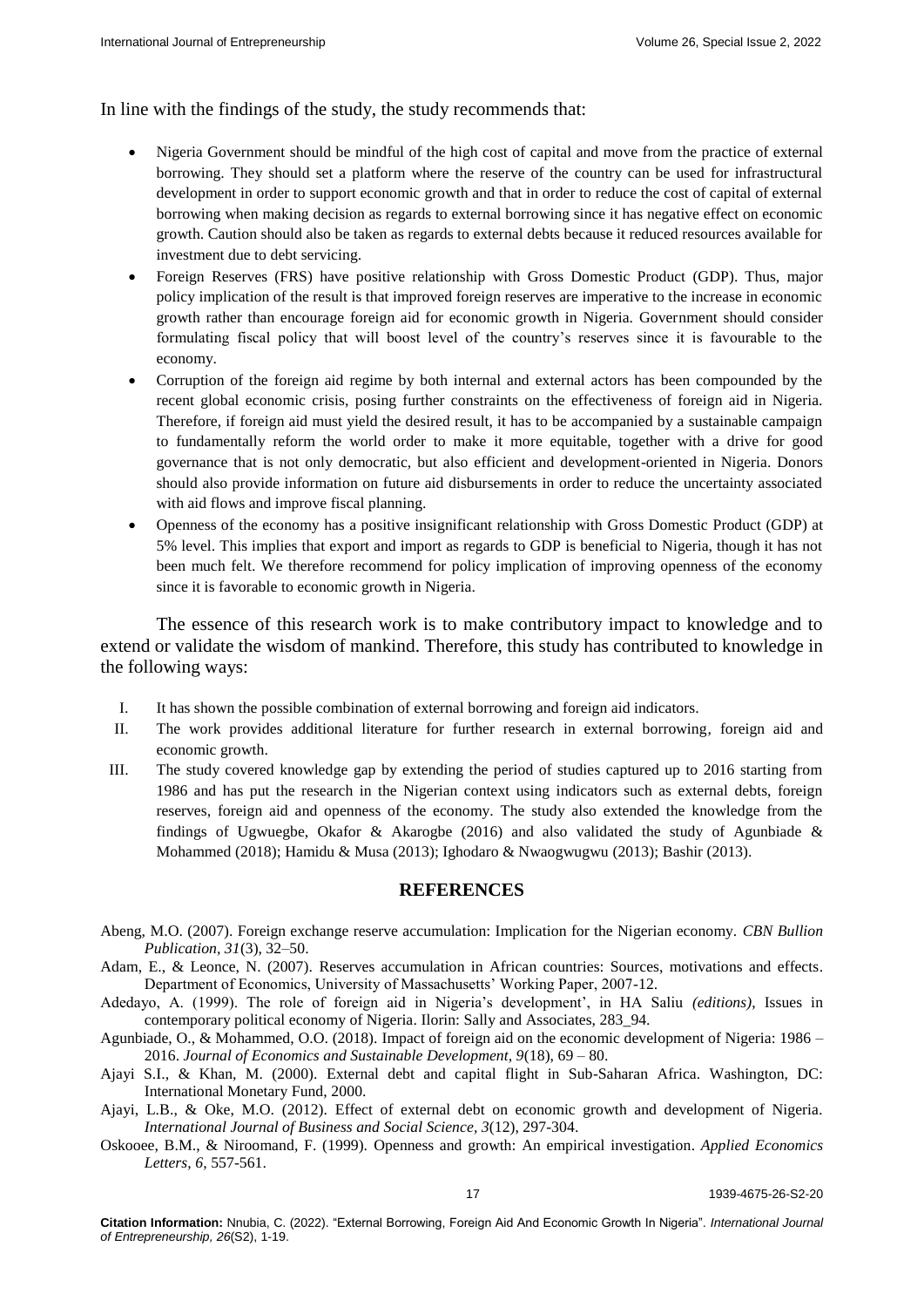- Bashir, O.K. (2013). [Foreign assistance and economic growth in Nigeria: The two gap-gap model framework.](https://www.researchgate.net/profile/Bashir-Kolawole/publication/299388961_Foreign_Assistance_and_Economic_Growth_in_Nigeria_The_Two-Gap_Model_Framework/links/56f30e5e08ae81582beba92c/Foreign-Assistance-and-Economic-Growth-in-Nigeria-The-Two-Gap-Model-Framework.pdf) *American journal of contemporary research, 3*(10), 153-160.
- Biscaye, P.E., Reynolds, T.W., & Anderson, C.L. (2016). [Relative effectiveness of bilateral and multilateral aid on](https://onlinelibrary.wiley.com/doi/10.1111/rode.12303)  [development outcomes.](https://onlinelibrary.wiley.com/doi/10.1111/rode.12303) *Review of Development Economics, 3*(2), 75 - 82.
- Boone, P. (1996). [Politics and the electiveness of foreign aid.](https://www.sciencedirect.com/science/article/abs/pii/0014292195001271#:~:text=The%20impact%20of%20aid%20does,than%20the%20least%20free%20regimes.) *European Economic Review, 40*(2), 289-329.
- Burnside, C., & Dollar, D. (2000). [Aid, policies, and growth.](https://www.aeaweb.org/articles?id=10.1257/aer.90.4.847) *American Economic Review, 90*(4), 847-868.
- Cassen, R., & Associates. (1994). *[Does aid work? Report to an intergovernmental task force](https://www.jstor.org/stable/1973036?origin=crossref)*. Oxford: Clarendon Press.
- Chenery, H.B., & Strout, A.M. (1966). [Foreign assistance and economic development.](https://link.springer.com/chapter/10.1007/978-1-349-15238-4_9) *American Economic Review, 56*(4), 679–733.
- Conchesta, N.K. (2008). Foreign aid and economic growth: The case of Tanzania (unpublished material).
- Edwards, S. (1992). [Trade orientation, distortions and growth in developing countries.](https://linkinghub.elsevier.com/retrieve/pii/030438789290056F) *Journal of Development Economics, 39*, 31-57.
- Egbetunde, T. (2012). [Public debt and economic growth in Nigeria: Evidence from granger causality.](http://article.sapub.org/10.5923.j.economics.20120206.02.html) *American Journal of Economics, 2*(6), 101-106.
- Eniekezimene, F.A., & Apere, T.O. (2016). [External reserve management and economic growth in Nigeria,](https://ideas.repec.org/a/rss/jnljef/v5i2p4.html) *International Journal of Empirical Finance*, *Research Academy of Social Sciences, 5*(2), 101-111.
- Ezenwa, C.S. (2012). The effect of external debt on economic growth of Nigeria-1981-2010 (Unpublished Material). Crossref, GoogleScholar, Indexed at
- Fasanya, I.O., & Onakoya, A.B. (2012). [Does foreign aid accelerate economic growth? An empirical analysis for](https://dergipark.org.tr/en/download/article-file/362710)  [Nigeria.](https://dergipark.org.tr/en/download/article-file/362710) *International journal of economics and financial issues, 2*(4), 423-431.
- Grossman, G.M., & Helpman, E. (1991). *[Innovation and growth in the global economy](https://www.jstor.org/stable/2554862?origin=crossref)*. Cambridge, MA: MIT Press.
- Harrison, A., & Hanson, G. (1999). [Who gains from trade reform? Some remaining puzzles.](https://www.sciencedirect.com/science/article/abs/pii/S0304387899000085) *Journal of Development Economics, 59*, 125-154.
- Human Development Report. (1998). *[Published for the United Nations Development Programme](https://www.taylorfrancis.com/books/mono/10.4324/9780203806852/united-nations-development-programme-system-undp-stephen-browne) (UNDP)*. New York, Oxford University Press.
- Igbuzor, O. (2006). [Review of Nigeria millennium development goals -](http://www.dawodu.com/igbuzor11.htm) 2005 Report.
- Ighodaro, C.A., & Nwaogwugwu, I.C. (2013). [Effectiveness of foreign aid on the growth of the agricultural sector](https://www.ajol.info/index.php/eje/article/view/121882)  [in Nigeria.](https://www.ajol.info/index.php/eje/article/view/121882) *Ethiopian Journal of Economics, 22*(2), 131 – 146.
- Ihinmodu, II. (1985). External loans and debt service problems in Nigerian economy. *Nigerian Journal of Economics and Social Studies, 27*(1), 97-111.
- Ishola, S.A., Olaleye, S.O., Ajayi, E.O., & Giwa, A.B. (2013). [External debt and the Nigerian economy: An](http://www.ijhssi.org/papers/v2(6)/Version-1/H0261042050.pdf)  [empirical analysis.](http://www.ijhssi.org/papers/v2(6)/Version-1/H0261042050.pdf) *International Journal of Humanities and Social Science Invention, 2*(6), 42-50.
- Khalid, M.A. (2016)[. The Impact of trade openness on economic growth in the case of Turkey.](https://core.ac.uk/download/pdf/234631418.pdf) *Research Journal of Finance and Accounting, 7*(10), 51 – 61. Crossref, [GoogleScholar,](https://scholar.google.com/scholar?hl=en&as_sdt=0%2C5&q=The+Impact+of+trade+openness+on+economic+growth+in+the+case+of+Turkey&btnG=) [Indexed at](https://www.semanticscholar.org/paper/The-Impact-of-Trade-Openness-on-Economic-Growth-in-Khalid/703568283c491571cd0e3f13dd466cb03993ce0e)
- Krugman, P. (1988) Financing *vs*[. forgiving a debt overhang.](https://linkinghub.elsevier.com/retrieve/pii/0304387888900442) *Journal of Development Economics, 29,* 253–268.
- Mba, P. N., Bell-Gam, M. A., & Ubi, P.S. (2012). [Interplay of foreign aid, external debt and economic growth: The](https://www.ccsenet.org/journal/index.php/ijef/article/view/18871)  [Nigeria Experience.](https://www.ccsenet.org/journal/index.php/ijef/article/view/18871) *International Journal of Economics and Finance; 4*(8), 177-185.
- Murshed, M., & Khanaum, M.M. (2014). [Impact of foreign aid in the economic development of recipient country.](https://www.banglajol.info/index.php/JBAYR/article/view/20539) *Journal of the Bangladesh Association of Young Researchers (JBAYR), 2*(1), 33-37.
- Nnubia, I.C., & Obiora, F.C. (2018). [Effect of tax incentives on economic growth in Nigeria.](https://casirmediapublishing.com/wp-content/uploads/2019/09/Pages-142-160-_2018-3154_.pdf) *CARD International Journal of Social Sciences and Conflict Management, 3*(2), 141-159.
- Nnubia, I.C., Okafor, G.O., Chukwunwike, O.D., Asogwa, O.S., & Ogan, R.J. (2020). [Effect of e-taxation on](https://www.researchgate.net/profile/Innocent-Nnubia/publication/349609075_EFFECT_OF_E-TAXATION_ON_REVENUE_GENERATION_IN_NIGERIA_A_PRE-POST_ANALYSIS/links/6038382c4585158939cdb032/EFFECT-OF-E-TAXATION-ON-REVENUE-GENERATION-IN-NIGERIA-A-PRE-POST-ANALYSIS.pdf)  [revenue generation in Nigeria: A Pre-Post Analysis.](https://www.researchgate.net/profile/Innocent-Nnubia/publication/349609075_EFFECT_OF_E-TAXATION_ON_REVENUE_GENERATION_IN_NIGERIA_A_PRE-POST_ANALYSIS/links/6038382c4585158939cdb032/EFFECT-OF-E-TAXATION-ON-REVENUE-GENERATION-IN-NIGERIA-A-PRE-POST-ANALYSIS.pdf) *Academy of Entrepreneurship Journal, 26*(3), 1528- 2686.
- Oayyum, U., & Haider, A. (2012). [Foreign aid, external debt and economic growth nexus in low-income countries:](https://www.jstor.org/stable/23734741)  [The role of institutional quality.](https://www.jstor.org/stable/23734741) *The Pakistan Development Review, 51*(4), 97-116.
- Obaseki, P., & Bello, J. (1996). [Foreign exchange management in Nigeria. Past, present and future.](https://dc.cbn.gov.ng/efr/vol29/iss1/4/) *CBN Economic and Financial Review, 29*(1), 23-29.
- Ogwumike, F.O. (2001). [Appraisal of poverty and poverty reduction strategies in Nigeria.](https://dc.cbn.gov.ng/efr/vol39/iss4/4/) *CBN Economic and Financial Review, 39*(4), 45-71.
- Omotola, J.S., & Saliu, H. (2009). [Foreign aid, debt relief and Africa's development: Problems and prospects.](https://www.tandfonline.com/doi/full/10.1080/10220460902986180) *South African Journal of International Affairs, 16*(1), 87-102.
- Ozan, S., & Oguzoglu, U. (2021). [International reserves and economic growth.](https://linkinghub.elsevier.com/retrieve/pii/S1059056020302501) *International Review of Economics & Finance, 72*, 16-28.
- Ram, R. (2003). [Roles of bilateral and multilateral aid in economic growth of developing countries.](https://onlinelibrary.wiley.com/doi/10.1111/1467-6435.00211) *Kyklos, 56*(1), 95-110.
- Solow, R.M. (1957). [Technical change and the aggregate production function.](https://www.jstor.org/stable/1926047?origin=crossref) *The Review of Economics and Statistics, 39*(3), 312-320.
- Rodrik, D. (2006). [The social cost of foreign exchange reserves.](https://www.tandfonline.com/doi/abs/10.1080/10168730600879331) National Bureau of Economic Research, Working Paper Series w11952.